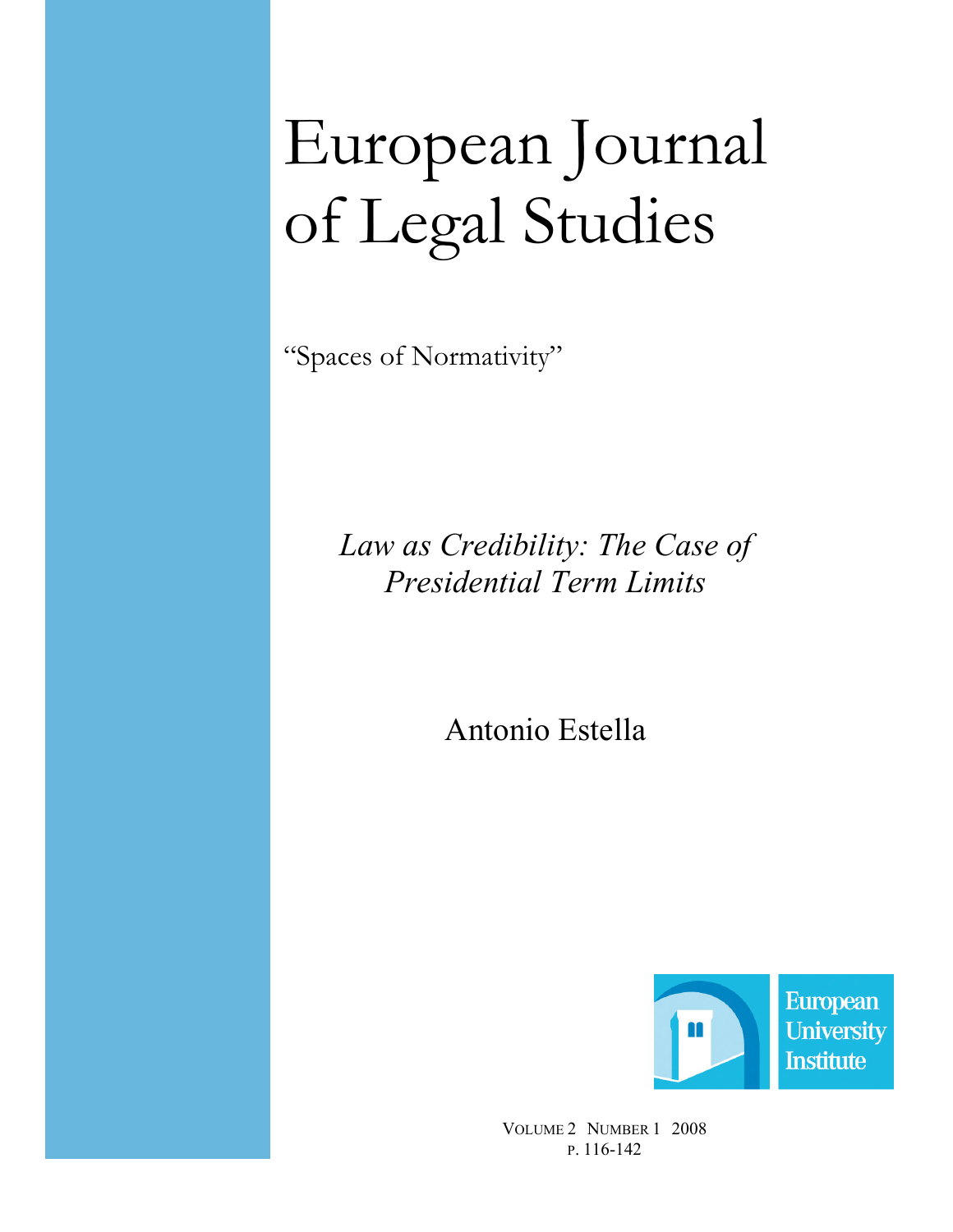### Law as Credibility: The Case of Presidential Term Limits

Antonio Estella\*

#### I. Introduction

 $\overline{a}$ 

One of the most crucial dilemmas political actors have to face is how to give credibility to their promises without losing flexibility. To provide credibility to their promises, political actors may use a number of instruments. One of them is known as 'commitment technologies'. A commitment is a way to tie political actors' hands. More technically, a commitment is a way to eliminate one of the alternative courses of action -or strategiesavailable to political actors, or a way to make that alternative very costly for them.<sup>1</sup> For example, a political actor promises to regenerate politics -end corruption- in a given state. He, then, commits himself not to be president for more than two mandates. To this end, he proposes a constitutional amendment to insert a presidential term limit (henceforth, "PTL") clause in the Constitution. This amendment would render credibility to his commitment not to be president for more than two mandates. In turn, this would make trustworthy his promise to combat corruption.

When speaking about commitment technologies, it is important to differentiate between two elements; the content of the commitment and the form it adopts. Ideally speaking, and to continue with our example, one could encapsulate the commitment not to be president for more than two mandates in a number of forms. One could, for example, make a constitutional or other whatsoever legal amendment. Another possibility would be to make a political commitment; for example, the incumbent could announce his commitment to the political party he belongs to and to the society at large. There are still other ways to encapsulate commitments. For example, religion or morals do encapsulate commitments; at least, they do for those who believe in a particular religion or hold a particular set of ethical

<sup>\*</sup> Associate Professor of Administrative Law and Jean Monnet Professor of European Union Law, University Carlos III of Madrid. Currently serving as Advisor on European and Constitutional Matters to the Spanish Minister of Justice. Part 5 of this paper has been done in collaboration with José Luis Ferreira, Associate Professor of Economics, University Carlos III of Madrid. David Law, Gil Carlos Rodriguez Iglesias and John Huber have provided very useful comments on earlier versions of this paper. Only the author is responsible for the mistakes and omissions that this paper may have.

 $1$  J. ELSTER, Ulysses and the Sirens, Cambridge, Cambridge University Press, 1984.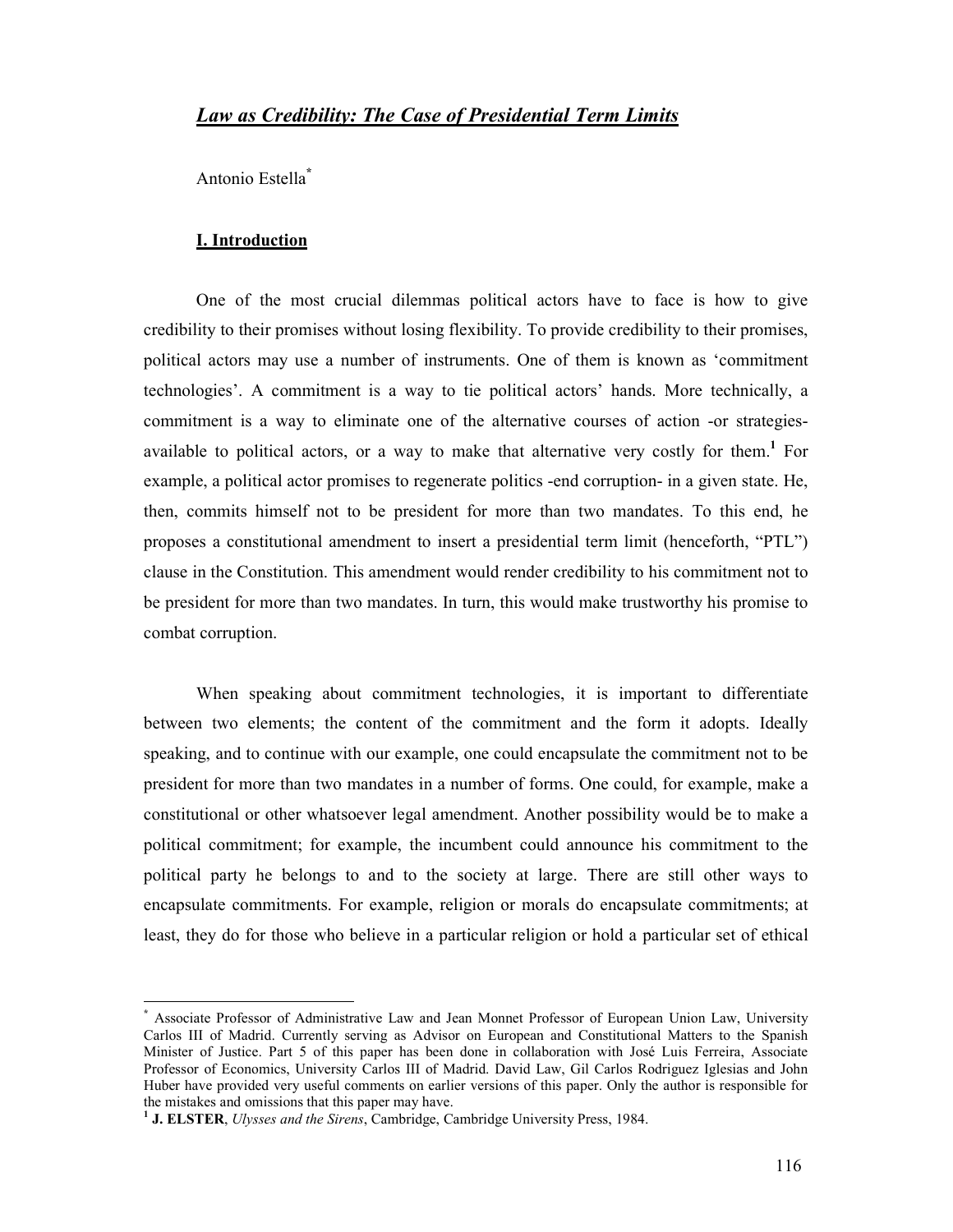rules. However, for political actors, at the time to make a commitment, the main choice is between politics or law.

In this article, I shall try to answer two related questions. First, when does it make sense for a political actor to choose law instead of politics in order to encapsulate commitments? My argument is that political actors, if rational, would be expected to choose law instead of politics when they are interested in giving the maximum degree of credibility to a particular commitment. However, choosing law may imply a loss of flexibility. Therefore, if rational, political actors should choose politics instead of law when looking for more flexibility than credibility. Of course, this argument relies upon a certain vision of law as credibility, according to which law is the most sophisticated institutional technology designed to give credibility to commitments. I shall explain this vision in the first part of this article.

The second question relates to the conditions under which political actors will choose law instead of politics. In other words, the second question relates to the conditions under which political actors will want more credibility than flexibility. My argument here will be that this decision is contingent upon the political actors' motivations lying behind the commitment, both at the time they make the commitment and at the time they have to implement it.

In order to illustrate this discussion, I will use a particular example, the example of presidential term limits. It must be clear from the outset that my purpose is not to explain the emergence and evolution of this commitment. I will use the PTL example only as a way to better illustrate the principal arguments of this paper.

#### II. Law as Credibility

As stated before, the first question I want to address is when it is rational for a political actor to choose law instead of politics for commitments. On one hand, political actors make promises continually. Politics is based -at least, in part- in the political actors' capacity to make promises. However, the interesting thing about politics is not political actors' agency to make promises, but rather the capacity to make the others believe that they will fulfil the promises they make. In other words, one of the main issues in politics is how political actors solve, or attempt to solve, their credibility problems. Therefore, when a political actor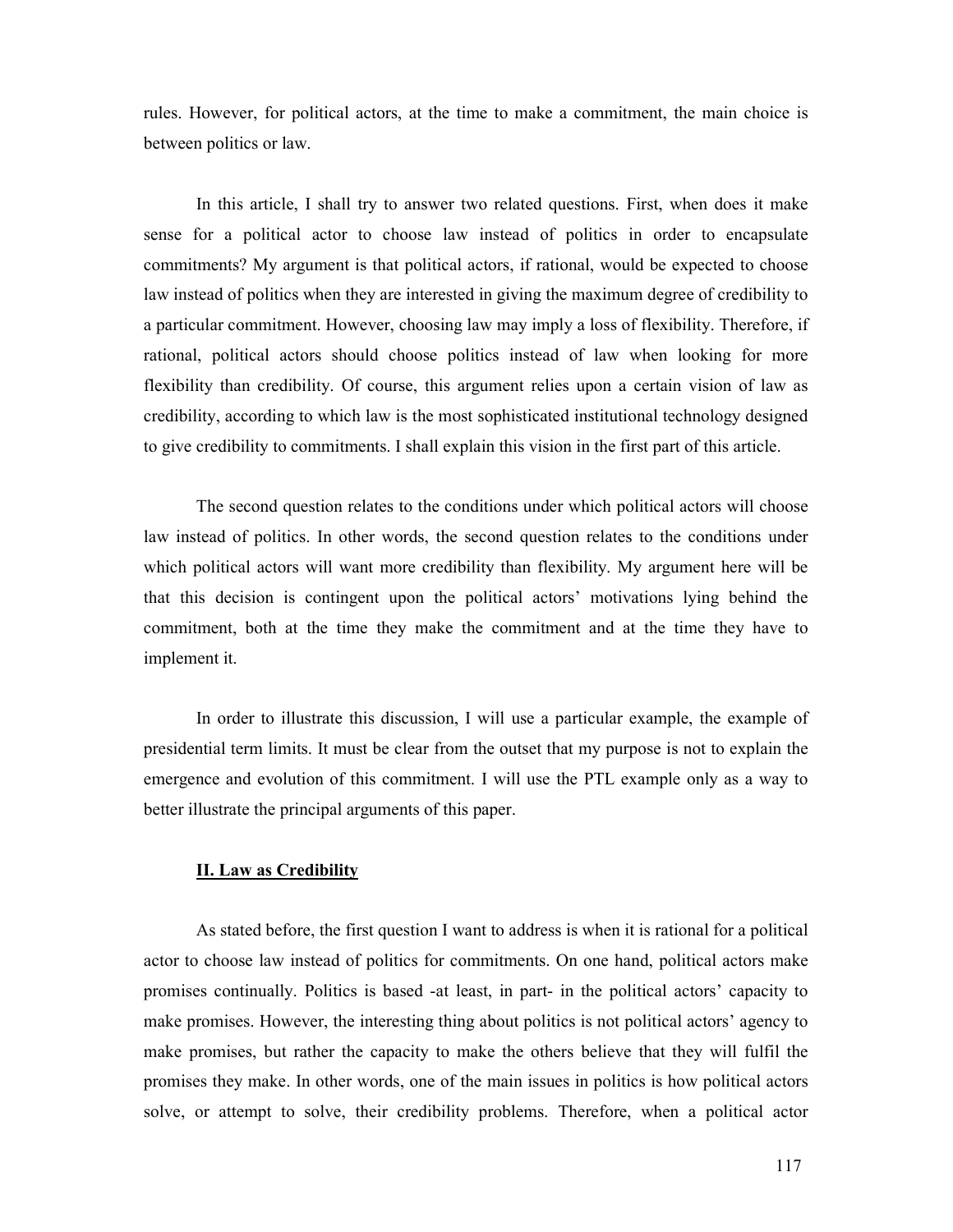promises, for example, that he is going to reduce taxes, it is legitimate that people question -at least, to a certain extent- whether the political actor will implement his commitment. Note that the importance of this lies in the fact that, other things being equal, people's support to the political actor will be contingent upon the capacity he has to make them believe in his promise. Thomas Schelling formulates very nicely the importance of credibility in politics in the following passage:

"After facts, and predictions, we come at last to intentions. Can the president convince us that he is determined to do what he has said he will do? Can he persuade us that he will not change his mind as the costs accumulate and the risks become vivid? Has he correctly assessed the costs and the risks, or does his adamant determination reflect innocent miscalculation?"<sup>2</sup>

The story of the debate around presidential term limits in Spain may be useful to further show the credibility problems a political actor has to face. Contrary to what happens in the US Constitution Twenty-Second Amendment,<sup>3</sup> the Spanish Constitution does not establish a clause limiting the number of presidential terms. But also differently from what happened in the US tradition before the Twenty-Second Amendment was enacted, in Spanish young democracy there has not been a political tradition of limiting presidential mandates. The American tradition was started by George Washington and was respected, in spite of several unsuccessful attempts to break it, until Franklyn Delano Roosevelt came to power. Once FDR's second mandate was approaching its end, the Second World War exploded; which, according to all chronicles, was at the basis of FDR's decision to burst the PTL American tradition. FDR won not only a third mandate, but also a fourth one.<sup>4</sup> After this episode considered by some as one of the most regrettable chapters of American constitutional history-,<sup>5</sup> republicans prompted an amendment to the US Constitution in order to introduce a PTL clause, which took effect in 1951.

 $\overline{\phantom{a}}$ 

<sup>&</sup>lt;sup>2</sup> T. SCHELLING, "Establishing Credibility: Strategic Considerations", American Economic Review, May 1982, pp. 78-ff.

<sup>&</sup>lt;sup>3</sup> This amendment reads as follows: "No person shall be elected to the office of the president more than twice, and no person who has held the office of president, or acted as president, for more than two years of a term to which some other person was elected president shall be elected to the office of the president more than once. But this article shall not apply to any person holding the office of president, when this article was proposed by the Congress, and shall not prevent any person who may be holding the office of president, or acting as president, during the term within which this article becomes operative from holding the office of president or acting as president during the remainder of such term".<br><sup>4</sup> EDP served as president of the United State

FDR served as president of the United States from 1933 to 37 (first term); from 1937 to 1941 (second term); and from 1941 to 1945 (third term). In 1944, he won a fourth term, but died in April 1945.

<sup>&</sup>lt;sup>5</sup> C. STEIN, *The Third-Term Tradition: Its Rise and Collapse in American Politics*, New York, Columbia University Press, 1943, p. 341.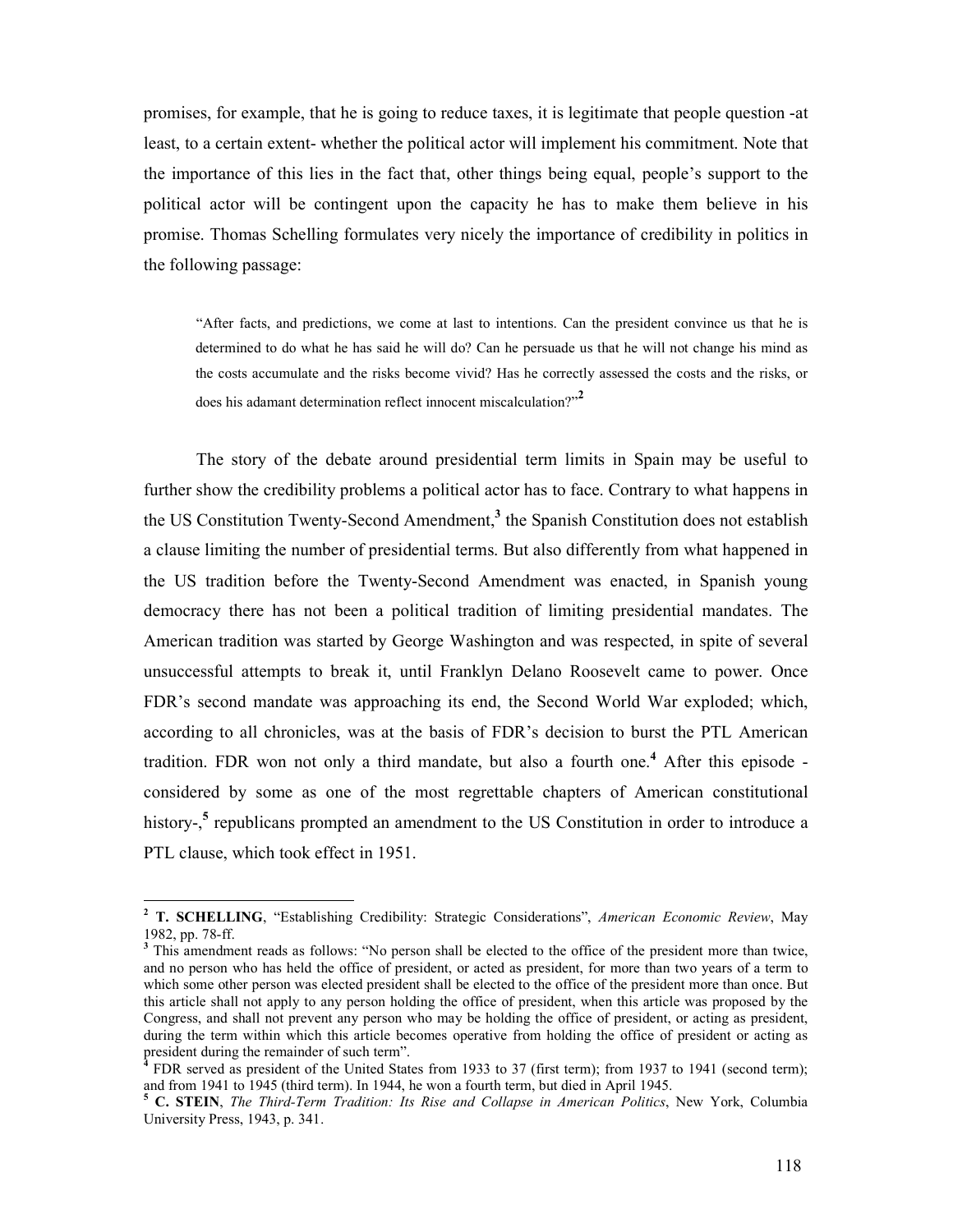As I said before, the situation in Spain is quite the opposite of that in the US. There is no constitutional clause limiting presidential mandates and no PTL political tradition. However, Aznar promised when he was the candidate of the conservative Popular Party to the presidency -in the wake of the 1996 general election- that, if he was elected, he would not stay in power for more than two mandates; that is, eight years. According to him,<sup>6</sup> this was part of a number of measures addressed to "regenerate politics" in Spain. Politics had to be regenerated in such a way because it was not good for the country that the same person stayed in office for so long as prime minister González had; that is, fourteen years. This being the case, Aznar actually won the 1996 election and the next general election in 2000. When the time of the 2004 election was approaching, there was a vivid public debate in Spain about who Aznar's successor would be. Many said that Aznar would be his own successor.<sup>7</sup> These rumours increased during discussions about the Spanish participation in the Iraq war. In fact, Aznar said that he would not run for a third mandate "except if extraordinary circumstances" required it. Many understood that -as had happened in the US case- the war would be the exceptional circumstance Aznar was talking about. In fact, debate about whether Aznar would honour his compromise only ceased when, six months before the election, he nominated Mariano Rajoy as his successor; a nomination which was accepted by the Spanish Popular Party.

This story shows that credibility was the issue at stake; people were not certain about what Aznar's true intentions were. However, it also shows that flexibility was at least as important as credibility. It is very likely that Aznar wanted to keep an 'exit door' to leave the political commitment he had made. As he suggested himself -and as the American case seemed to imply- $<sup>8</sup>$  the possibility that new and unexpected circumstances emerge precludes</sup> that he tie his hands completely. Spain could enter a war; terrorism could hit hard enough to compromise Spanish democracy; or, more realistically, the battle for Aznar's succession could prove fatal for the Popular Party's expectations of staying in power. If these risks became real,

<sup>&</sup>lt;sup>6</sup> J.M. AZNAR, Ocho años de Gobierno: Una visión personal, Editorial Planeta, 2004.

<sup>&</sup>lt;sup>7</sup> See, for example, **I. VILLA**, "Aznar sucede a Aznar" [Aznar succeeds Aznar], *Libertad Digital*, 31 Oct. 2001.

<sup>&</sup>lt;sup>8</sup> Stein, speaking of the American presidential term tradition, reports the following: "Jefferson still thought to safeguard with an amendment what he hoped, in lieu of an amendment, would become a custom; notwithstanding, […] he admitted that he might approve and even run for a third term in one exceptional, but very unlikely situation - namely, circumstances in which "a division about a successor […] might bring a monarchist". The most formidable enemy of the third term in all American history here admits that he might change his mind and modify his principles "in case of an emergency".

See: C. STEIN, The Third-Term Tradition, o.c., p. 37.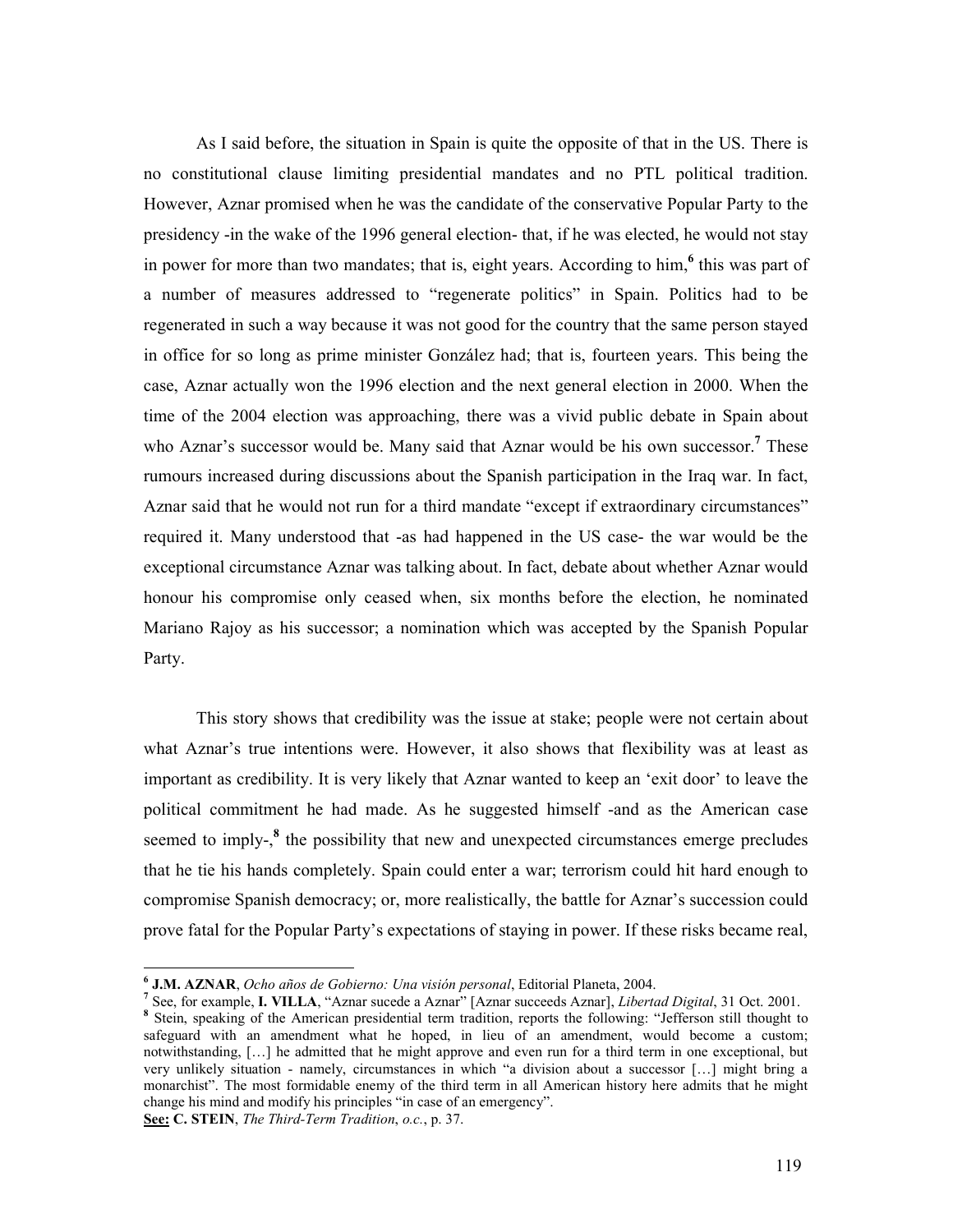then, Aznar would have to withdraw his promise. A political commitment was, therefore, the adequate instrument for attending to the requirements of flexibility.

Political actors constantly face similar kinds of dilemmas between credibility and flexibility. They in fact would choose, if possible, the best of both worlds; to make credible commitments that do not entail a big loss in terms of flexibility. But, of course, the world is imperfect and, as we know, there is a trade-off between credibility and flexibility. In general, it can be stated that the more the credibility, the less the flexibility, and vice versa. When political actors privilege flexibility over credibility, as in the Spanish PTL case, they will choose political instruments. They may -again, as in the Spanish PTL case- compromise 'their word' -and, therefore, their reputation- that they will do what they promised they would do; they also may sign political pacts with other political parties, in particular, with the opposition or they may make certain gestures. The arsenal of political instruments at the disposal of political actors is, in this regard, quite diverse. However, if political actors privilege credibility over flexibility, they will use law. Again, the armoury of instruments is quite varied. They may, for example, insert a given commitment in the Constitution, as happened in the American PTL case with the Twenty-Second Amendment; they may pass laws or regulations; or they may sign international treaties.

Therefore, law may be better explained and understood in the context of the dilemmas that political actors face between credibility and flexibility. In such a context, law can be conceived of as the most sophisticated institutional technology at the disposition of political actors to give credibility to the commitments they make. This statement rests, of course, upon a number of important assumptions, which need to be dealt with in turn.

#### III. The emergence of the rule of law

 $\overline{a}$ 

Following Machiavelli,<sup>9</sup> Stephen Holmes explains the emergence of the rule of law out of the need that the rulers benefit from the cooperation of those over whom they rule. The governing class' self-interest in the people's cooperation would not explain by itself the emergence nor the decline of the rule of law in a specific historical context, but it would at least explain why the ruling might "encourage or discourage" such developments. Starting

<sup>&</sup>lt;sup>9</sup> N. MACHIAVELLI, *The Prince*, Cambridge, Cambridge University Press, 1988.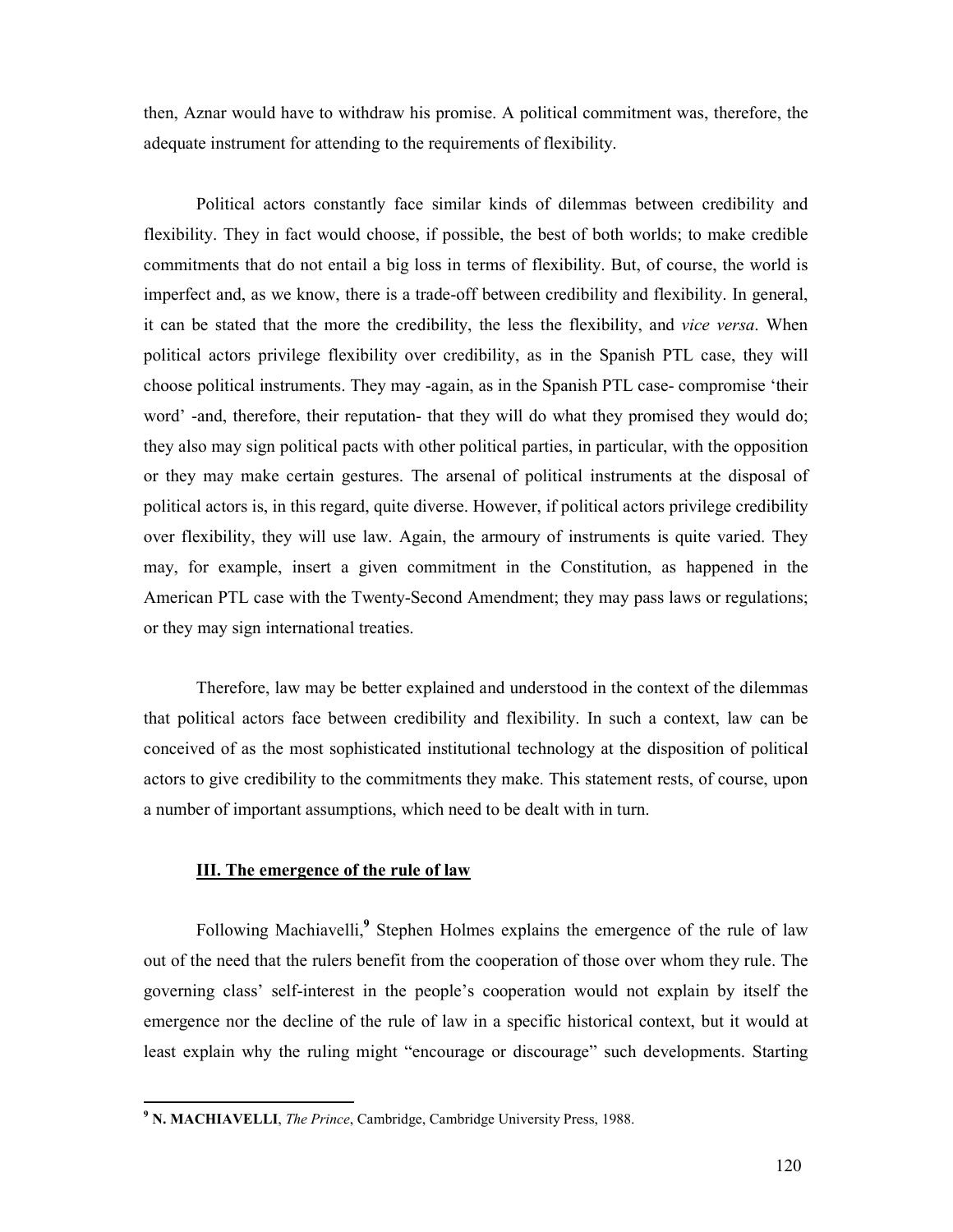from this premise, Holmes theoretically reviews some of the basic features of the rule of law, to confirm his hypothesis that "the political ruler first submits to regularised constraints when he perceives the benefits of so doing". For example, as regards 'self-restraint', he argues that the reason why the powerful accept limits on their power is that self-restraint in fact increases their power. He states that "self-restraint is a tool and it can be explicitly advertised and consciously embraced because it furthers desired ends". He also claims that, "from Voltaire to Max Weber, continental intellectuals urged their own autocratic regimes to imitate British political institutions on the grounds that limited government […] would increase the military power and economic wealth of their countries". Regarding the sister issue of 'judicial independence', Holmes considers that delegating power to the judges in fact "improves [the ruling] position". Maximising power is as important as deniability for the governing class. Therefore, as Machiavelli puts it, "princes must make others responsible for imposing burdens, while handing out gracious gifts themselves". Turning to legal certainty -or, in his own word, 'predictability'-, Holmes argues that "the principal reason why people with power agree to render their own behaviour predictable is that even the most powerful people need cooperation to attain their ends". And he adds that the political ruler "can attain his objectives [...] only if he distributes rights and resources downwards in a way best calculated to conciliate confidence of the people".<sup>10</sup>

The bottom line of Holmes' position is that the ruling class needs cooperation from those over whom they rule to attain their ends and, therefore, they commit with the ruled; further, these commitments are encapsulated in law. The fact that they are encapsulated in law is an additional guarantee that, once the interest in cooperation from the ruled fades, the ruling class commitments will be respected. Law implies here all the features that make the fulfilment of the ruling commitments not dependant on him. In this sense, judicial independence -or, to put it in legal theory terms, the 'autonomy' of law- is of utmost importance. But the other features Holmes speaks about -such as legal certainty, generality, abstraction and the like- are at least as important. All of them together help to build people's confidence that once their cooperation is not needed anymore, the probability of commitment implementation will still be high enough. This long-term confidence in the fulfilment of commitments that law is able to build is also important for the ruling. If the ruling gave the impression that they would withdraw their commitment once their interest in cooperation

<sup>&</sup>lt;sup>10</sup> S. HOLMES, "Lineages of the Rule of Law", in J.M. MARAVALL and A. PRZEWORSKI, Democracy and the Rule of Law, Cambridge, Cambridge University Press, 2003.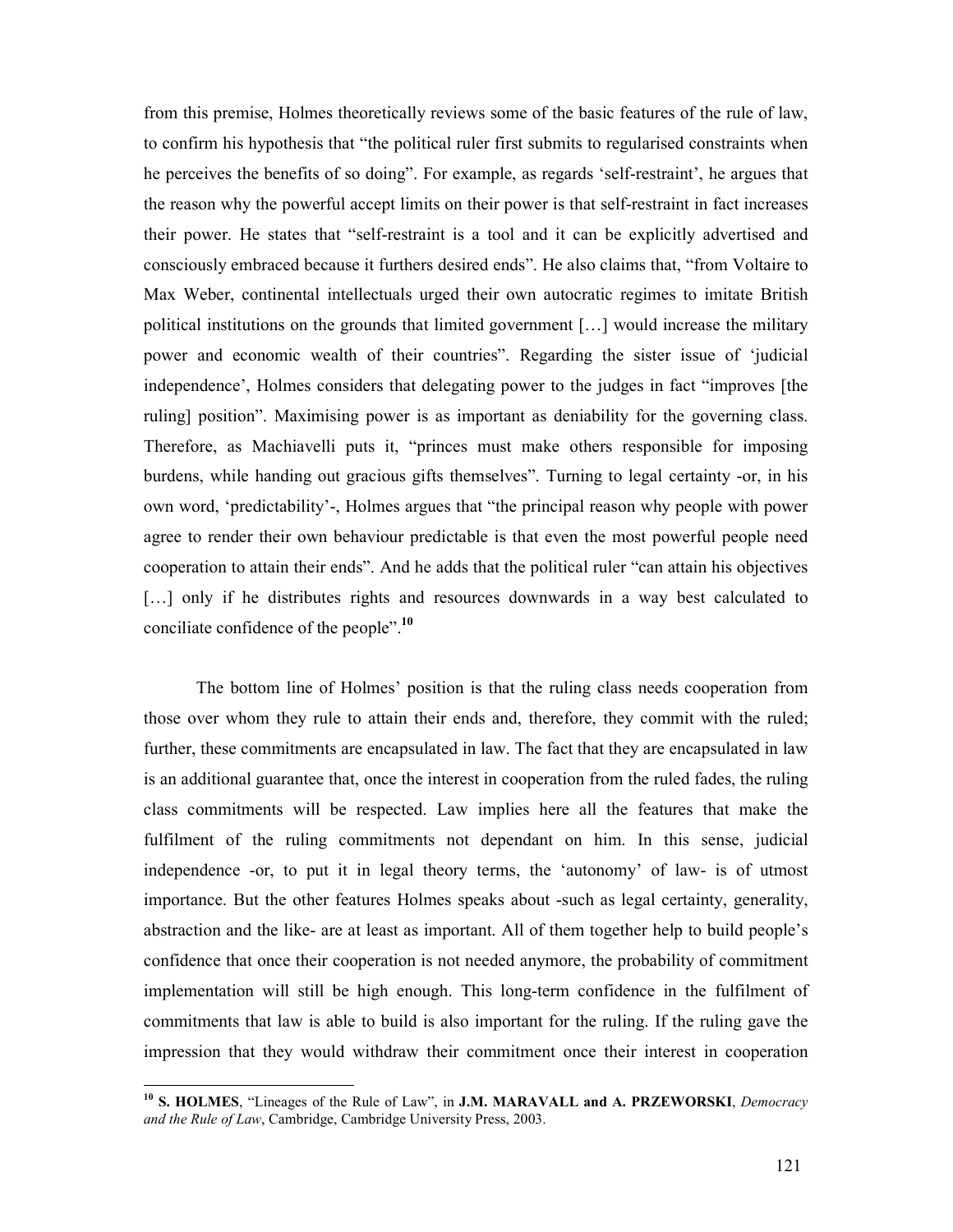from the ruled faded, then they would not be able to get the cooperation they need. Law is, therefore, a tool that serves the interest of both the ruling and the ruled, although in different ways.

As Holmes points out, the motivation of the ruling is the main variable that one has to take into account to attempt to explain the emergence (or not) of the rule of law.<sup>11</sup> For Holmes, motivation means here self-interest. Though we shall return to the fundamental issue of motivations in the second part of this paper, it is enough for the moment to assume that the rulers' motivation is self-interest. If there is self-interest in obtaining cooperation from the ruled, we could expect the emergence of law. And the stronger this drive, the harder the law will be. Implicit in this position we find the correlative idea that the more loose self-interest gets, the greater the political actor's demand for flexibility and, therefore, the wider the place for politics.

## IV. Choice between law and politics and norm selection

Graphic No 1 further shows the relation between law and politics in the context of the dilemma between credibility and flexibility. In this graph, law would be placed in the upperleft hand square. This would be so because all norms falling in this square would respect the trade-off according to what would have more credibility at the expense of less flexibility. In turn, politics would be placed in the lower-right hand square. This would be so because all political instruments that one can conceive of would respect the trade-off according to what would have more flexibility, but at the expense of less credibility.

 $\overline{a}$  $11$  *Ibid.*, p. 34.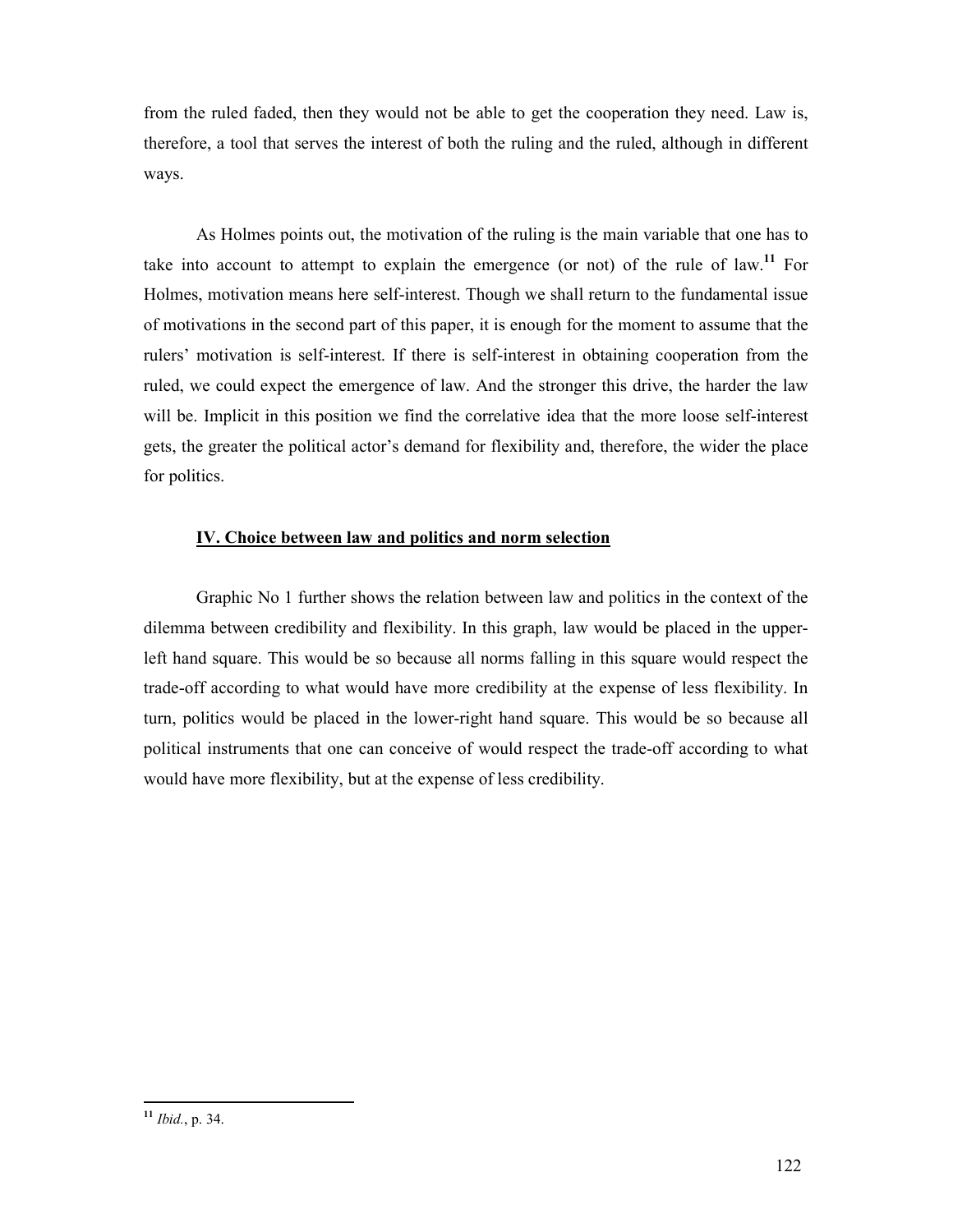



The two remaining squares, the upper-right hand square and the lower-left hand square, would represent cases in which the trade-off between credibility and flexibility does not hold. In the first case or upper-right hand square we would have situations -either legal norms or political instruments- of high credibility as well as high flexibility. This, as I suggested before, would be heaven for political actors. However, from the perspective of the concept of law as credibility, it would be impossible to find norms with high degrees of credibility as well as flexibility. At the same time, it would not be possible to find highly flexible political pacts or instruments that would also purport high degrees of credibility. To formulate it in other terms, the upper-right hand square would embrace ideal cases, cases that could not happen in the real world.

It is, on the contrary, possible to imagine real cases that could be placed in the lowerleft hand square. For example, there are constitutions with low degrees of credibility but that are highly inflexible. For instance, the EC Treaty -which works as a constitution for all purposes- is very difficult to amend as it requires unanimity of member states; but, as is widely acknowledged, its degree of compliance is low throughout the European Union. In turn, the American presidential term limit tradition is a case of a political instrument that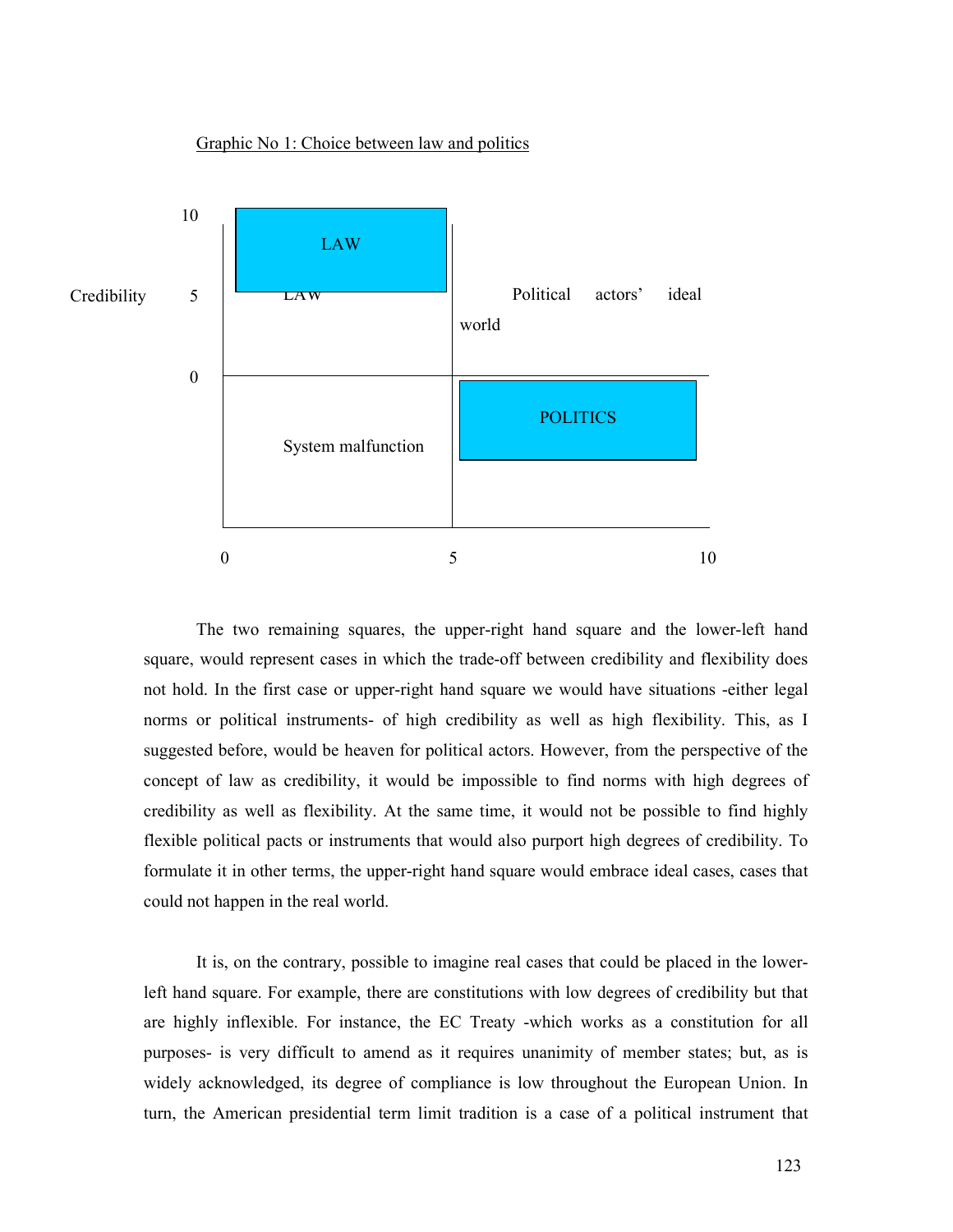could fit in this square. The history of this commitment proves that exit from it became quite a difficult enterprise; however, almost all presidents from Washington to FDR had to make efforts to convince the public that they would keep their promises that they would not be president more than two mandates. In any case, the point here is not so much whether we can find real-life cases that could be inserted in this square. It is more theoretical: instruments, either legal or political, falling in this square would constitute cases of 'system malfunction'. That is, a constitution with a low degree of credibility but high rigidity may exist, but this would be a symptom that the legal system in question is not working properly. And a political commitment not to be president for more than two mandates, which is difficult to escape from but has a low degree of credibility, may also exist, but this would be irrational. Political actors would be better off having, in this case, a legal commitment rather than a political one.

The realm of law would, therefore, be represented by the upper-left hand square. To use other terms, from the perspective of the concept of law as credibility, all norms of a working legal system would have to fall at some point in that square. This statement is not only descriptive; it is also normative. This means that, from the perspective of this concept, all norms should at least be more credible than flexible.<sup>12</sup> It also means that the credibility of a norm is (or should be) a function of its lack of flexibility. Or more plainly, it is a function of its rigidity.

This being the case, then the question turns out to be how to measure the rigidity of a norm. One could use many measures to do this, but the most important one, other things being equal, is through approval and amendment procedures. The harder the approval and amendment procedures of a norm is, the higher is its rigidity and, therefore, the higher its credibility. For the sake of parsimony, I shall call this measure 'resistance to change'. The degree of resistance to change of a given norm is in fact a transaction cost. It involves the time that a political actor has to invest in approving or amending a norm, the resources he has to employ to this end, the cost of gathering information, and the like. Therefore, as transaction costs rise, the credibility of a norm rises in parallel. The most costly norms are the norms that have the highest degree of credibility.

<sup>&</sup>lt;sup>12</sup> The notion of 'law' that is implicit in this approach is substantive, not formal. Therefore, from the perspective of the concept of 'law as credibility', a written norm, which has been adopted according to legal procedures, would not be considered as 'law' if it does not respect the condition that it is more credible than flexible. On the contrary, a social norm or a political covenant, not incorporated in the legal system as written law, can be considered 'law' if the previous condition holds.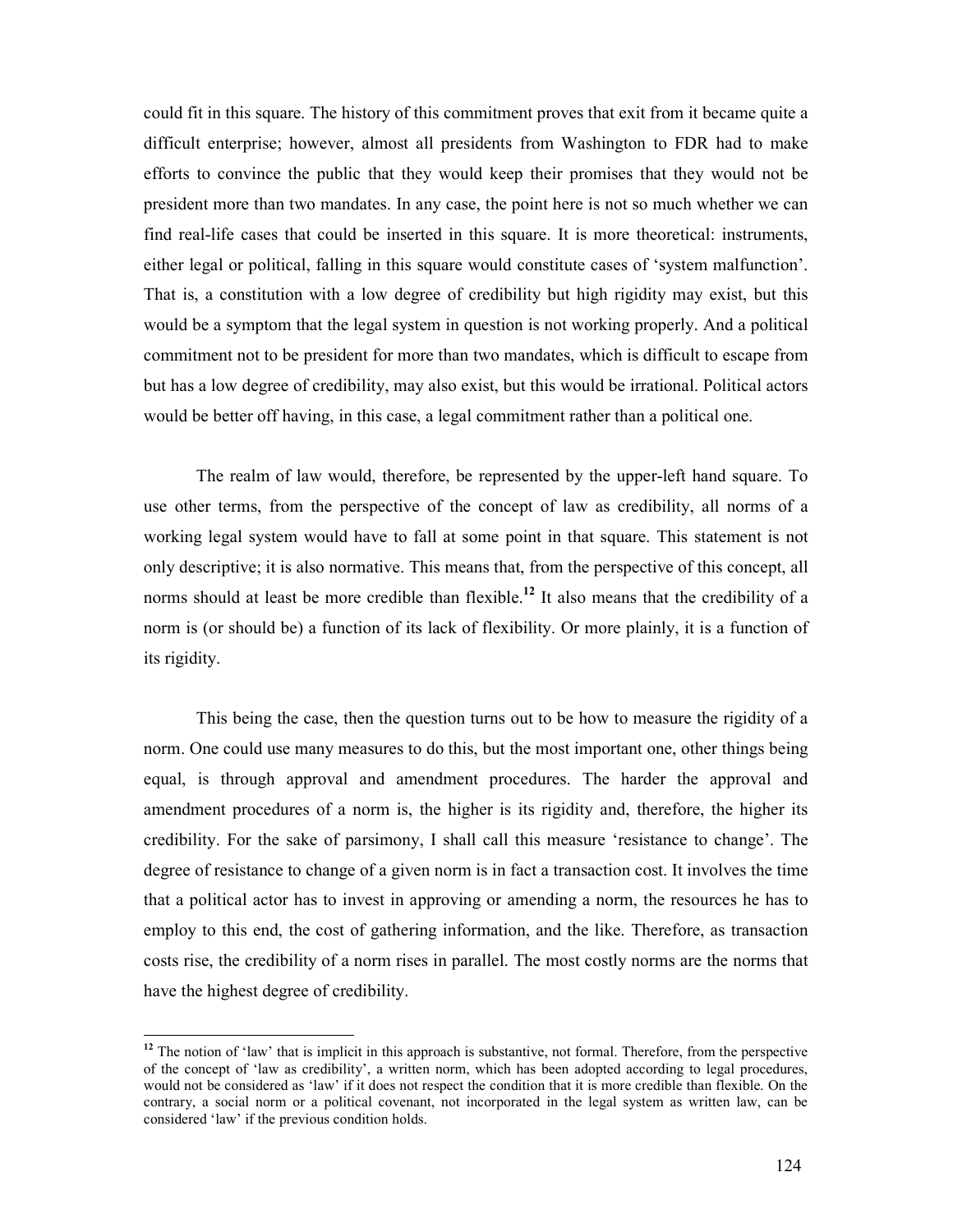This perspective also allows us to introduce ourselves into the debate of norm selection. Why do legal orders establish different kinds of norms? In positivist legal theory, a given legal order is always comprised of different types of norms; at the minimum, constitutions, laws and regulations. The validity of norms would be explained by reference to superior norms and, in the last instance, to the so-called *Grundnorm*, the basic law. Relations between norms would be of a hierarchical character. Thus, constitutions would be placed at the tip of the so-called normative pyramid; then, we would have laws; then, regulations, and so forth. The basic characteristic that would differentiate different types of norms would be procedures. Thus, constitutions would be the most difficult norms to adopt and amend. Due to this technical reason, it would be impractical that all legal commitments were encapsulated in constitutions. Therefore, the existence of different kinds of norms would be explained for reasons of expediency.

Even though positivist legal theory is a good point of departure for the concept of law as credibility, it is clear that this kind of argument is rather of a functionalist sort. That is, it explains the existence of different kind of norms by making reference to how the legal system works. However, as Elster has pointed out in a different context, the problem with functional explanations is precisely that they do not explain.<sup>13</sup> Reference to legal procedures explains how constitutions, or laws, or regulations, are approved or amended; it does not tell anything, however, about why we have different norms -and, therefore, different procedures- in a given legal system.

To answer to this question we need, once again, to place law in a wider context. This context is the context of the dilemmas that political actors have to face between credibility and flexibility. As shown in graphic No 2, different kinds of norms would constitute different equilibrium points between credibility and flexibility. Constitutions would have, according to this graphic, the highest degree of credibility and the lowest degree of flexibility. This would be the case because their resistance to change would be the highest of the whole legal system. That is, it would be very costly to approve and modify them. Then, we would have laws which, if one follows the graphic, would be less credible but more flexible than constitutions.

<sup>&</sup>lt;sup>13</sup> J. ELSTER, "Marxism, Functionalism and Game Theory: The Case for Methodological Individualism", Theory and Society, 1982, pp. 453-ff.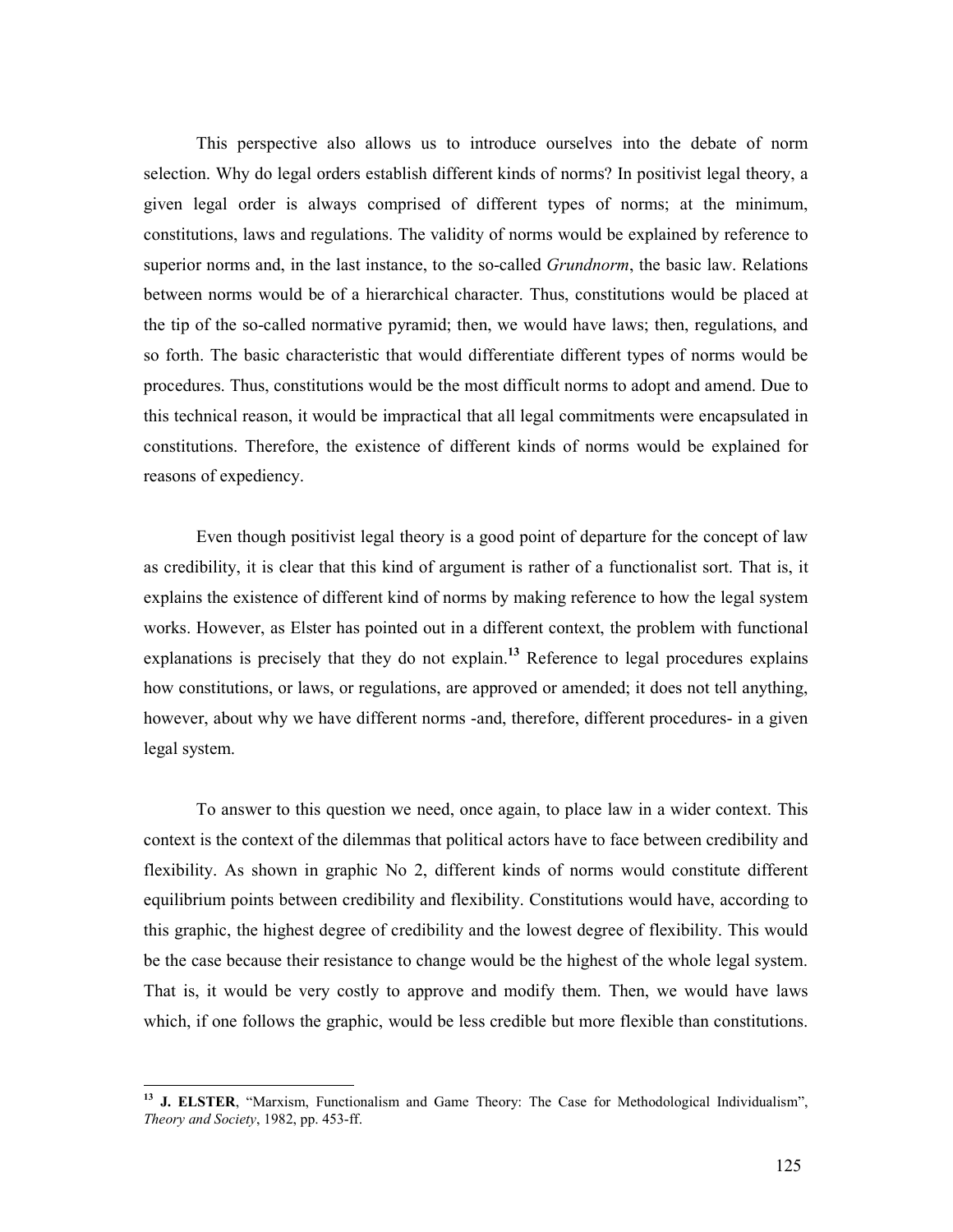And, in the third place, we would have regulations; the least credible legal act but also the most flexible one.



# Graphic nº 2: Norm Selection

#### Flexibility

If this holds true, then the existence of each of these types of norms would be explained not by reference to the way they are adopted and amended but by reference to the way political actors want to solve their credibility dilemmas. If a political actor wanted to adopt a given commitment -say, the commitment not to be president more than two mandatesand give to it the highest degree of credibility, it would have to opt for constitutional reform. If it wanted to have more flexibility, it would have to descend to laws or to regulations. Thus, differences between norms would be explained through the political actors' needs in terms of credibility and flexibility. Formulated in other terms, normative typology would be explained by reference to the need of political actors to have a choice of legal instruments wide enough to be able to select different equilibrium points between credibility and flexibility, in which credibility would always prevail over flexibility.

Graphic No 2 also explains the place politics has in terms of the concept of law as credibility. A political pact, for example, would have an inferior degree of credibility than the least credible of legal acts, regulations, but more flexibility. Therefore if rational, a political actor searching for more flexibility than credibility should opt for a political instrument to encapsulate his commitment.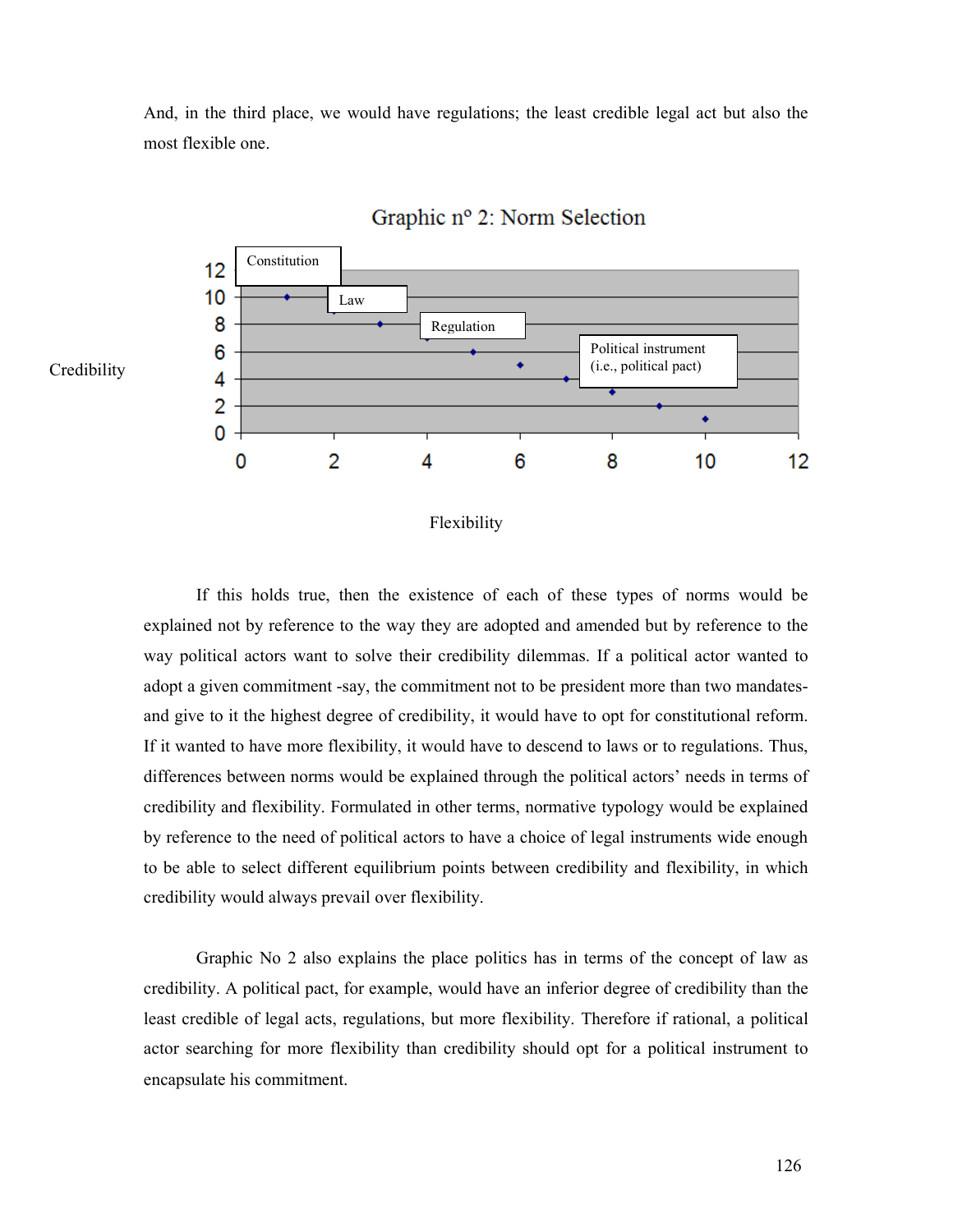This does not mean, as lawyers in the positivist tradition wrongly tend to think, that making and, above all, breaking commitments encapsulated in political instruments are without costs. As happens with legal commitments, entering political commitments may entail transaction costs. Moreover, breaking political commitments may entail a kind of cost that does not normally appear in the realm of law; I am referring to reputation costs. Breaking one's word may be very costly for a political actor's reputation before the public at large; breaking a political pact may entail a serious loss of reputation vis-à-vis the other party to the pact, and so on.

The cost of reputation plays an important role when the time comes for a political actor to make a choice between law and politics. If the political actor is able to anticipate that the reputational costs of breaking the political commitment will be higher than the transaction costs that would entail modifying a norm, he should, if rational, choose law instead of politics. Instead, if the reputational costs were lower than the transaction costs, he should choose politics and not law. For example, imagine that Aznar knew that if he broke his political commitment not to be president more than two mandates, he would have to pay a high price in terms of his own reputation. In this case, it would be advisable that he adopted a legal commitment. That is, the increase of reputational costs would make his political commitment more credible than flexible. And as I have shown in graphic No 1, the realm of law precisely comprises all the cases in which credibility is higher than flexibility.

#### V. An illustration through game theory

In the following, I will further explore the interaction between law and politics as regards the credibility dilemmas that I have discussed in the previous section, through a game theory set-up. In the following set-up, we have two players, the president and the people. The content of the commitment is PTL.

In the game (see figure 1), the president may either make a legal or a political commitment. People move next. People have two strategies: to either cooperate or not cooperate. To cooperate means, in the context of the game, 'to pay taxes', and not to cooperate means 'not to pay taxes'. The president moves in the last place, and he has two strategies, to either cooperate or not cooperate. In this context, the first strategy means 'to respect the legal commitment' and the second 'to modify the legal commitment through legal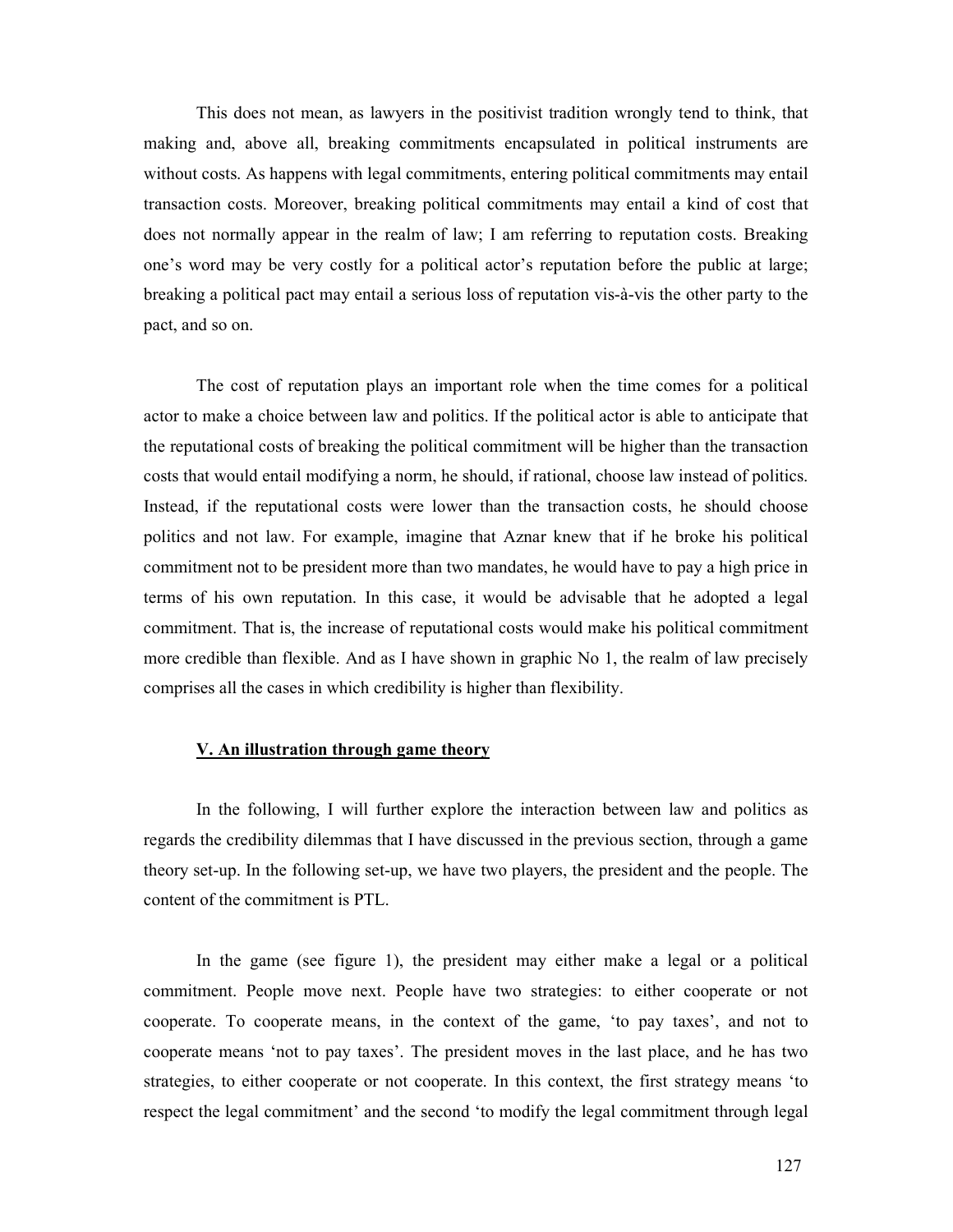means' or, alternatively, 'to break the political commitment' or 'to respect the political commitment'.

I assume the following aspects. In the first place, in the president's order of preferences, he prefers that the game end in mutual cooperation (C) rather than in the president cheating the people (Ch). He also prefers this alternative to paying the costs of modifying the constitution or breaking the political commitment (Sa) and this to being a sucker (S); that is, to cooperating when the people do not pay their taxes. The people's order of preference is the same: the people prefer that the game ends in mutual cooperation (C) rather than in the people cheating the president (Ch), but they prefer cheating to being sanctioned for not paying their taxes (Sa) and this to being a sucker (S); paying their taxes and having the president modifying the constitution or breaking the political commitment.

In second place, costs are given the following values. Starting with the president's costs, I assume, first, that the cost of modifying the legal commitment is equivalent to 3  $(PrCmLC = 3)$  whereas the cost of breaking the political commitment equals 1 (PrCbPC = 1). This difference is explained by the following reason: modifying the constitution entails costs that are superior to the reputation costs that the president would have to pay if he broke his PTL promise. Formulated in other terms, in this game, opting for law to encapsulate the PTL commitment would be more credible than opting for politics. Thus the game respects the 'law as credibility' paradigm that we have discussed in the previous sections of this paper. Second, the costs the president would have to pay if he was cheated and still cooperated -if he was a sucker- in the case he had made a legal commitment equals 4 (PrCSuckerLC  $=$  4) and the same cost would equal 5 if he had opted for a political commitment (PrCSuckerPC=5). The reason for this difference is that we are in a game with complete and perfect information. Therefore, if the president observes that the people are not cooperating, it would be irrational for him not to escape from the political commitment, taking into account that the cost of breaking it would be less than the cost of modifying the constitution.

As regards the people's costs, these would be the following. First, the people's cost of not paying the taxes would be 2 (PeCnpt  $= 2$ ). This cost would be the same whether the president made a legal or a political commitment since this cost would not depend on this but, for example, on penal legislation concerning taxes. Second, the people's costs of being a sucker would be 4 in the case that the president had made a legal commitment (PeCSuckerLC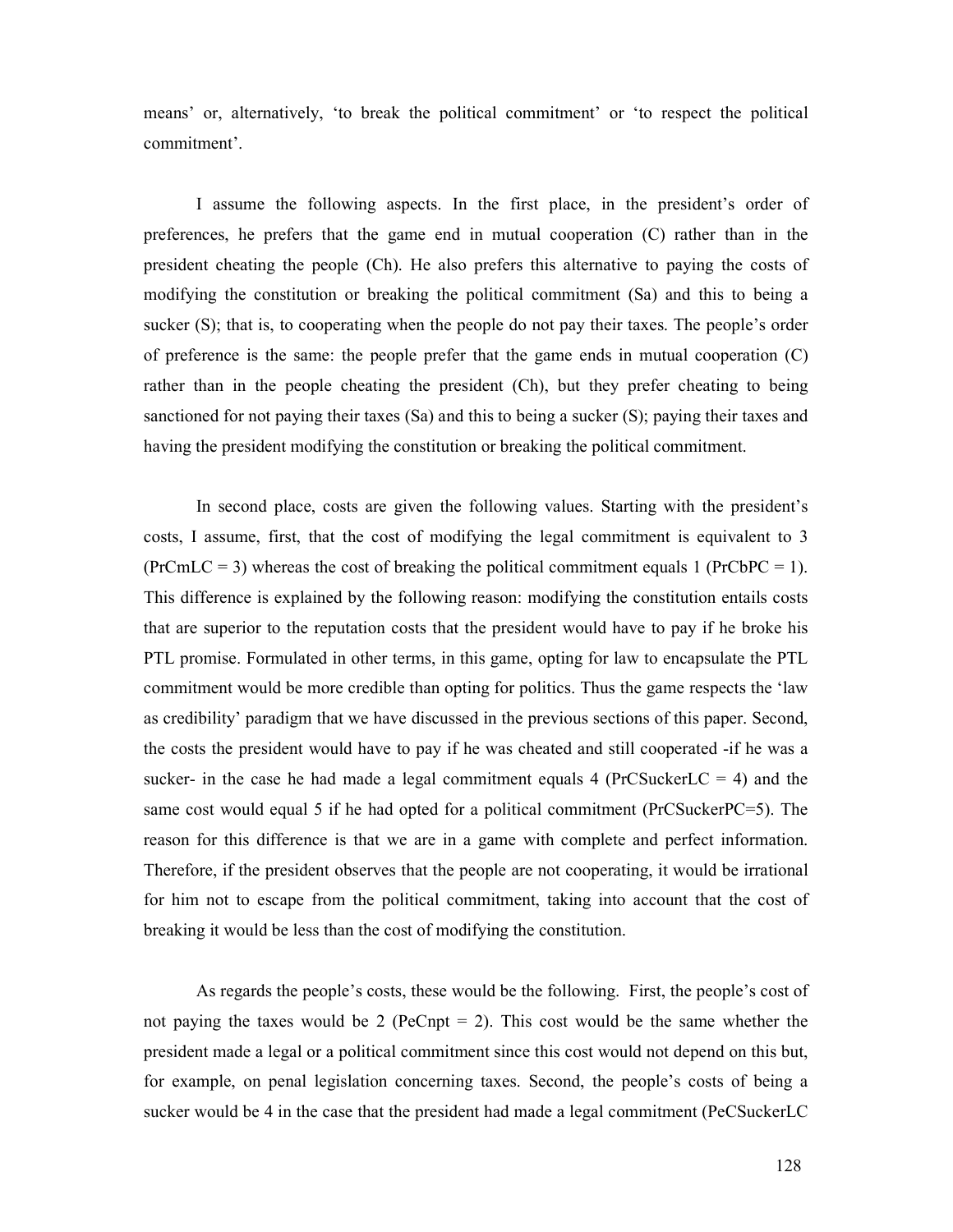$= 4$ ) and 5 in the case that he had made a political commitment (PeCSuckerPC  $= 5$ ). This difference would be explained for the following reason: taking into account that the political commitment is less credible than the legal commitment, it would be more rational to think that, in his last move, the probability that the president breaks it is higher than if he had made a legal commitment. To formulate it in other terms, under a political commitment, the sucker would be even more of a sucker if the president broke his promise and the people cooperated.

Finally, rewards would be the following. Starting with the president's rewards, he would obtain a reward of 4 if people cooperated ( $PrRCoop = 4$ ) and a reward of 1 if he could cheat the people (PrRCh  $= 1$ ). It is important to remember, at this point, that we have argued before (in point 3 of this article) that the need for cooperation from the people is the condition that makes most likely the emergence of law. In this case, it is obvious that the president wants cooperation from the people; if he could not collect money from taxes, he would have to shut down his office.

The people's rewards would be 4 in the case of cooperation (PeRCoop  $=$  4) and 1 in the case of cheating the president (PeRCh  $= 1$ ). Thus, I assume in this game that people would be better off cooperating than not; imagine that people badly want the president to leave the presidency at the end of his mandate.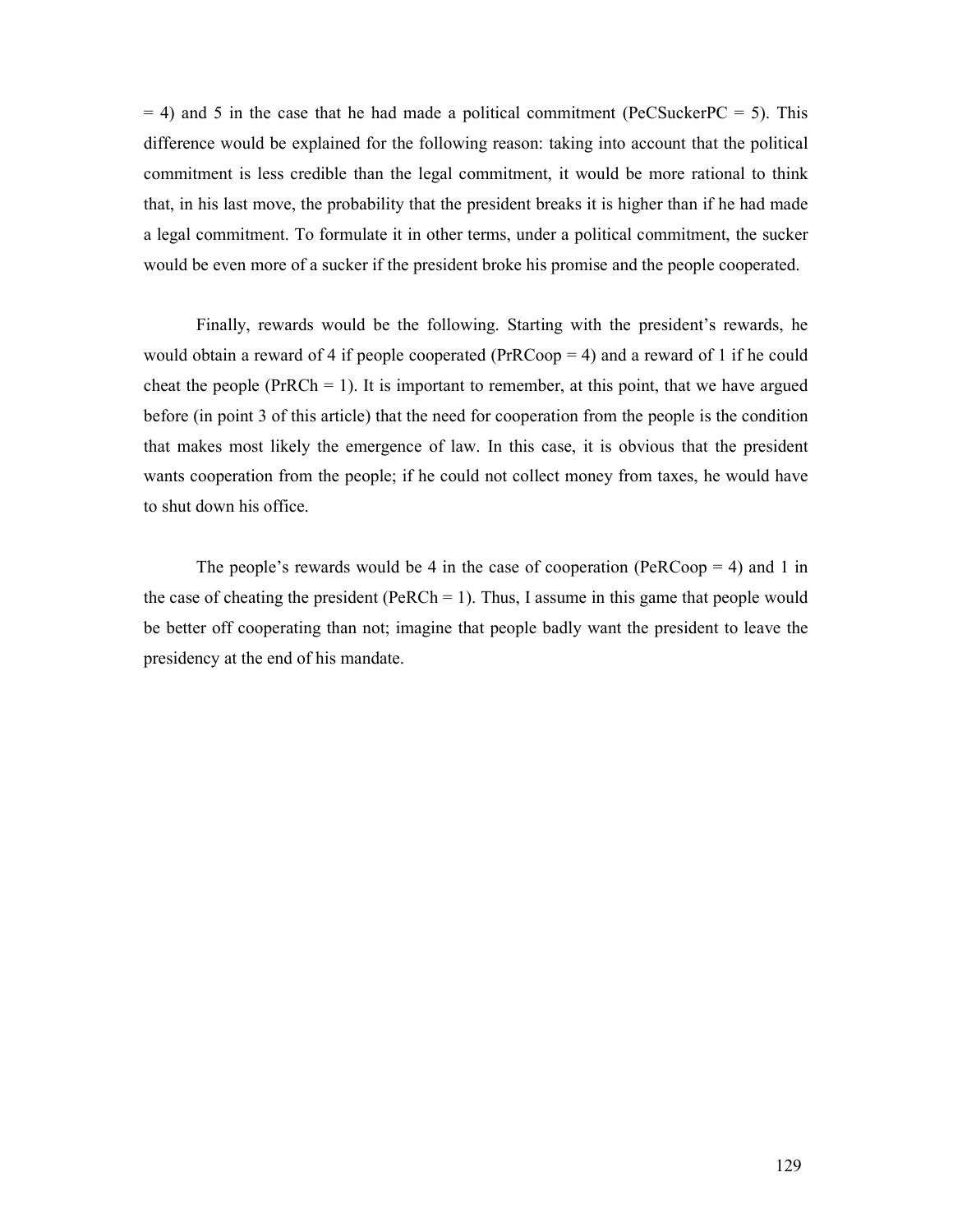Table 1: Assumptions in game 1

|           | <b>Order of Preferences</b> | $\mathrm{C}$ $^{14}\rangle\,\mathrm{Ch}^{15}$ $\rangle$ $\mathrm{Sa}^{16}\rangle$ $\mathrm{S}^{17}$                    |
|-----------|-----------------------------|------------------------------------------------------------------------------------------------------------------------|
| President | <b>Costs</b>                | $PrCmLC^{18} = 3$<br>${\rm PrCbPC^{19}}\!\!=\!\!1$<br>$PrCSucker LC^{20} =$<br>$\overline{4}$<br>$PrCSucker PC^{21}=5$ |
|           | <b>Rewards</b>              | $PrRCoop22 = 4$<br>$PrRCh^{23} = 1$                                                                                    |
|           | <b>Order of Preferences</b> | $\mathbf{C}^{24}\rangle\mathbf{Ch}^{25}\rangle\mathbf{Sa}^{26}\rangle\mathbf{S}^{27}$                                  |
| People    | <b>Costs</b>                | $PeCnpt^{28} = 2$<br>$PeCSucker LC^{29} =$<br>ä,<br>$\overline{4}$<br>$PeCSuckerPC30 =$<br>5                           |
|           | <b>Rewards</b>              | $PeRCoop31 = 4$<br>$PeRCh^{32} = 1$                                                                                    |

<sup>14</sup> Cooperate

 $15$  Cheat

 $\overline{a}$ 

<sup>16</sup> Cost of modifying the Constitution or breaking the political commitment

<sup>17</sup> Sucker

- <sup>18</sup> President's Cost of Modifying the legal Commitment
- <sup>19</sup> President's Cost of Breaking the Political Commitment
- $20$  President's Cost of Being a Sucker in case he had made a Legal Commitment

<sup>21</sup> President's Cost of Being a Sucker

- <sup>22</sup> President's Reward for Cooperating
- <sup>23</sup> President's Reward for Cheating <sup>23</sup> President's Reward for Cheating<br><sup>24</sup> Cooperate
- 
- <sup>25</sup> Cheat
- <sup>26</sup> Cost of not cooperating
- $27 \text{ Sucker}$
- <sup>28</sup> People's Cost of not Paying Taxes
- <sup>29</sup> People's Cost of Being a Sucker if President makes a Legal Commitment

<sup>30</sup> People's Cost of Being a Sucker if President makes a Political Commitment

<sup>31</sup> People's reward if People Cooperate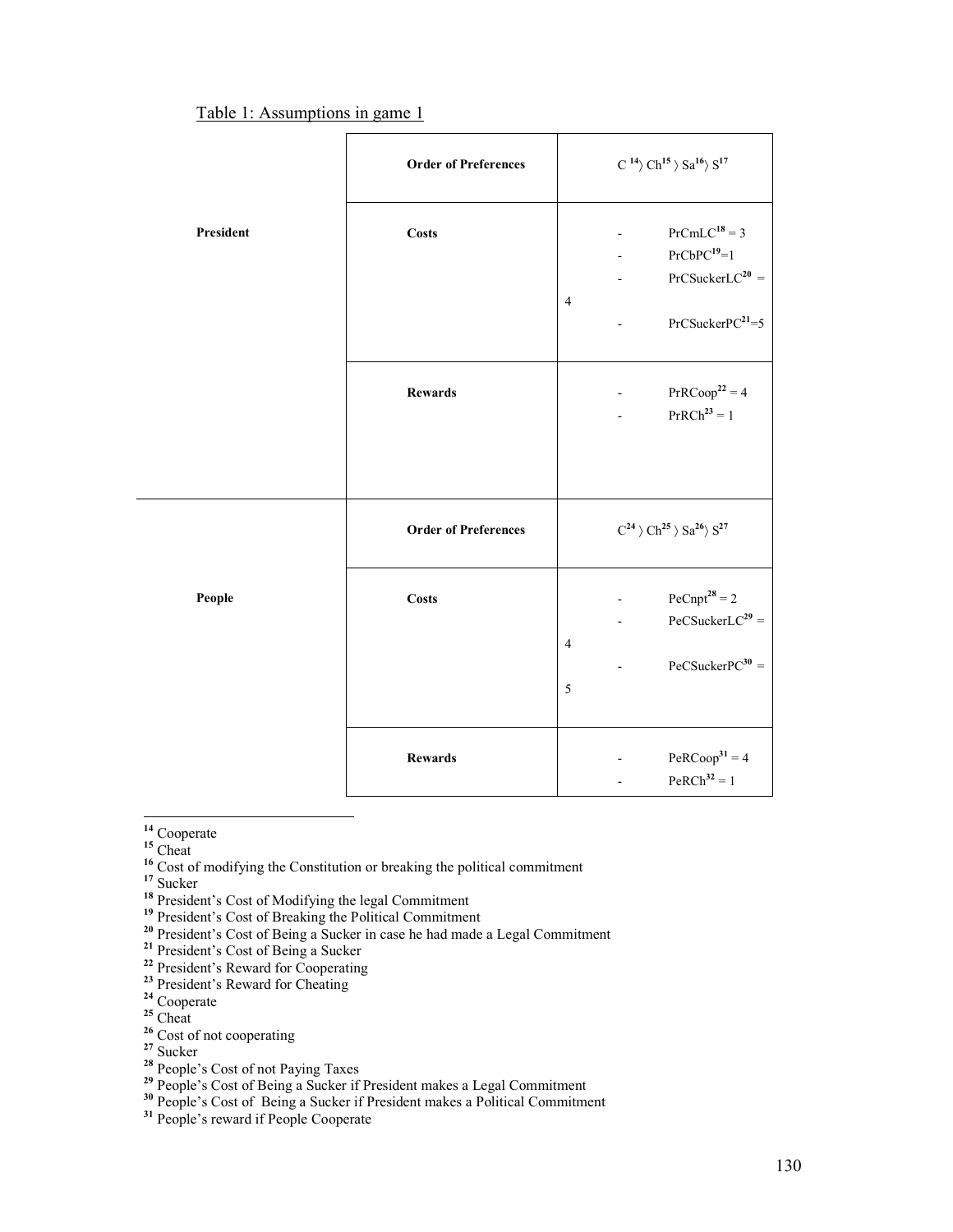The pay-off structure of the game would be the following, given the president made a legal commitment. First, if both players cooperated, the president would then obtain a pay-off of 4 and the people would also obtain a pay-off of 4. Second, if the people cooperated and the president did not cooperate, he would obtain a pay-off of 2 and the people would get a pay-off of 0. Third, if the people did not cooperate and the president did, he would obtain a pay-off of 0 and the people would get a pay-off of 3. Finally, if they both did not cooperate, he would obtain a pay-off of 1 and the people a pay-off of 2.

If, in the alternative, the president made a political commitment, we would have the following pay-off structure. First, in the case the game ended in mutual cooperation, both players would get 4. Second, if the people cooperated and the president not, the president would get 4 and the people -1. Third, if the people defected and the president cooperated, the president would get -1 and the people 3. And fourth, if the game ended in mutual defection, both players would get 2.

As illustrated in figure 1, the game has one Nash equilibrium; namely, cooperate, cooperate. The equilibrium path would be the following: first, the president makes a legal commitment; then, the people move and cooperate; and, finally, the president ends the game by cooperating.

The explanation of this result would be the following. Given the pay-off structure of the game, it is clear that the president would obtain a pay-off of 4 in three cases: if the people cooperated with him and he cooperated with the people under a legal commitment; if he cooperated with the people and the people with him under a political commitment; and if the people cooperated with him but he cheated the people under a political commitment. Knowing this, the people would cooperate with the president if he made a legal commitment -people would obtain in this case a pay-off of 4 as well- but would not cooperate with the president if he made a political commitment. This would be the case for the following reasons. If one looks at figure 1, it is clear that, in the case the president made a political commitment and the people cooperated, the president would be indifferent between cooperating or not with the people. He would obtain a pay-off of 4 in both cases. Knowing this, the people would not

<sup>&</sup>lt;sup>32</sup> People's reward if people cheat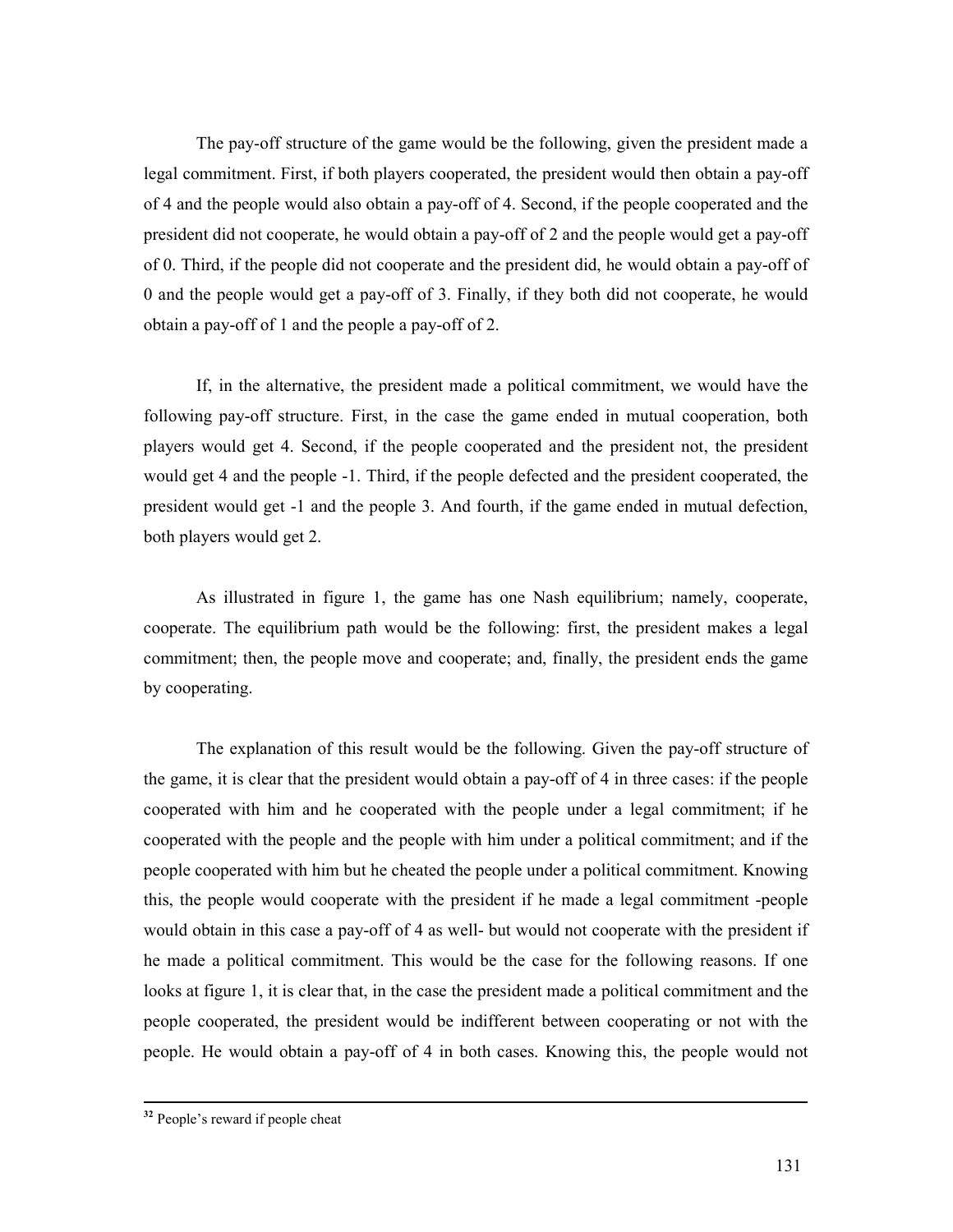cooperate with the president if he made a political commitment, because the people would run the risk that the president ended the game by not cooperating; and, in this case, the people would obtain a pay-off of  $-1$ <sup>33</sup>. This being the case, if the people did not cooperate with him, the president would defect as well. In this case, both would obtain a pay-off of 2. Given this equilibrium path of the game in the case that the president made a political commitment, it is rational that he would opt for making a legal commitment.

#### Figure 1: Cooperation game with a legal commitment



Where:

LC = Legal Commitment

PC = Political Commitment

 $C = Cooperate$ 

 $D = Defect$ 

<sup>&</sup>lt;sup>33</sup> I assume that the classical rationality paradigm of economic theory does hold here as regards risk attitudes of players. Therefore, both people and the president are averse to risk.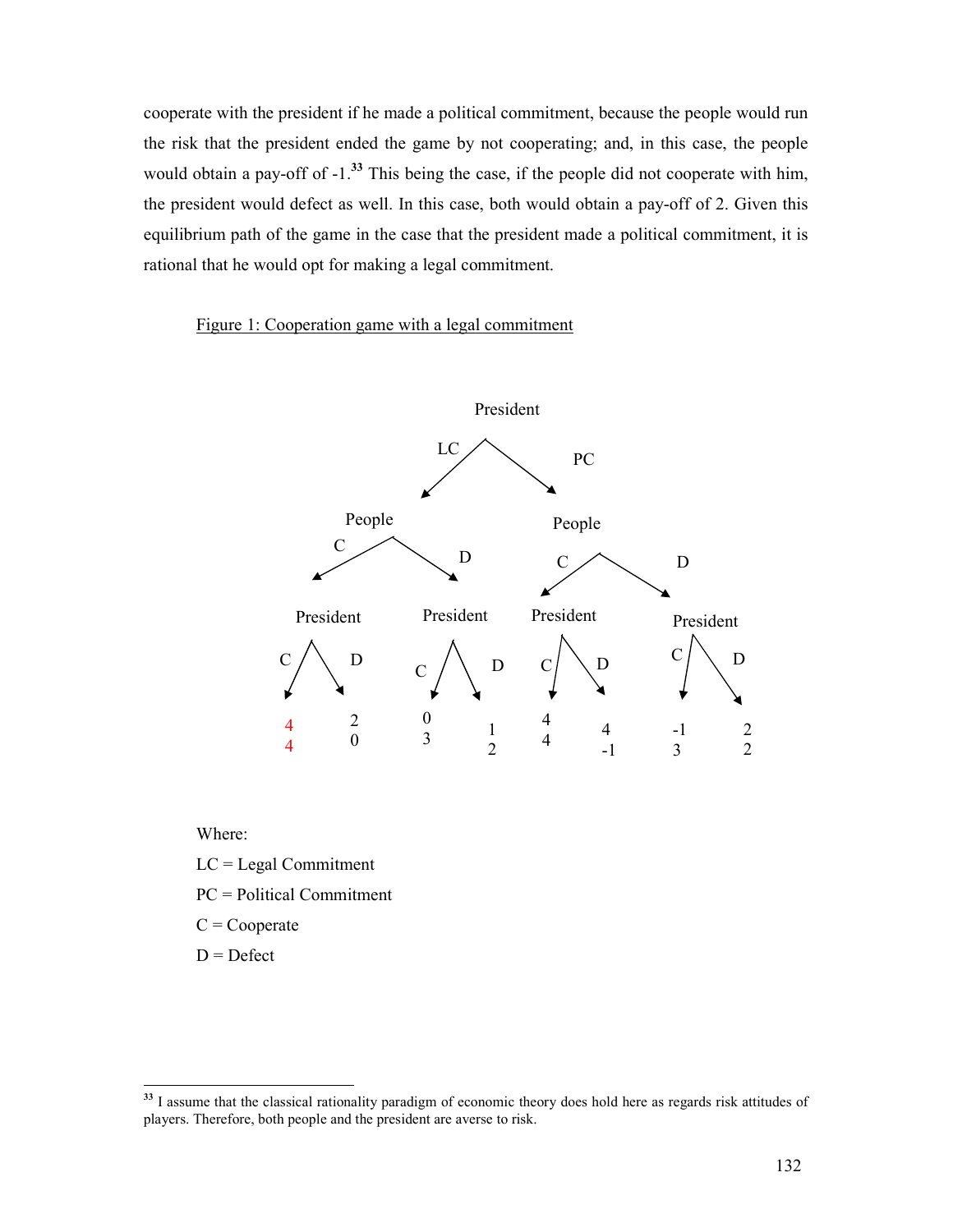#### VI. Conditions for the emergence of law as credibility

The second question I want to address in this article is related to the conditions for the emergence of law as credibility. We have seen so far that law can be better understood as the most sophisticated institutional technology intended to give credibility to commitments. Therefore, if rational, political actors should choose law if and only if they are going to obtain a plus of credibility, compared to other instruments that could encapsulate the commitment they want to make.

In the third section of this article, I already argued, following Stephen Holmes, that the most important independent variable that would explain the tendency of political actors to use law would be self-interest. In particular, it was argued that their need for obtaining cooperation from the ruled to obtain the preferences of the ruling is the key to understanding the emergence or the retrenchment of the rule of law. In this section, I shall further refine and develop this argument.

To start with, it is important to acknowledge that political actors are not always motivated by their egoistic self-interest. As Holmes himself contends,<sup>34</sup> using self-interest as the only motivation underlying political actors' behaviour offers a "highly stylised and simplified account of the emergence" of the rule of law. To further refine this account, it is therefore necessary to introduce other types of motivations that even though less recurrent in political actors' rationale are nonetheless at least as relevant as self-interest.

In this vein, Elster speaks of three kinds of human behaviour motivation: interest, reason and passion. According to this author,

"By interest, I mean the pursuit of individual or group advantage. […] Among the passions, I include not only the emotions as usually understood, but also hunger, thirst, sexual desire, states of pain and states of intoxication from drugs, and madness. By reason, I mean any impartial attitude motivated by concern for the common good or for individual rights and duties".<sup>35</sup>

 $3<sup>34</sup>$  S. HOLMES, "Lineages of the Rule of Law", o.c.

<sup>&</sup>lt;sup>35</sup> J. ELSTER, "Don't Burn your Bridge before You Come to It: Ambiguities and Complexities of Pre-Commitment", University of Texas Law Review, 2003, pp. 1755-ff.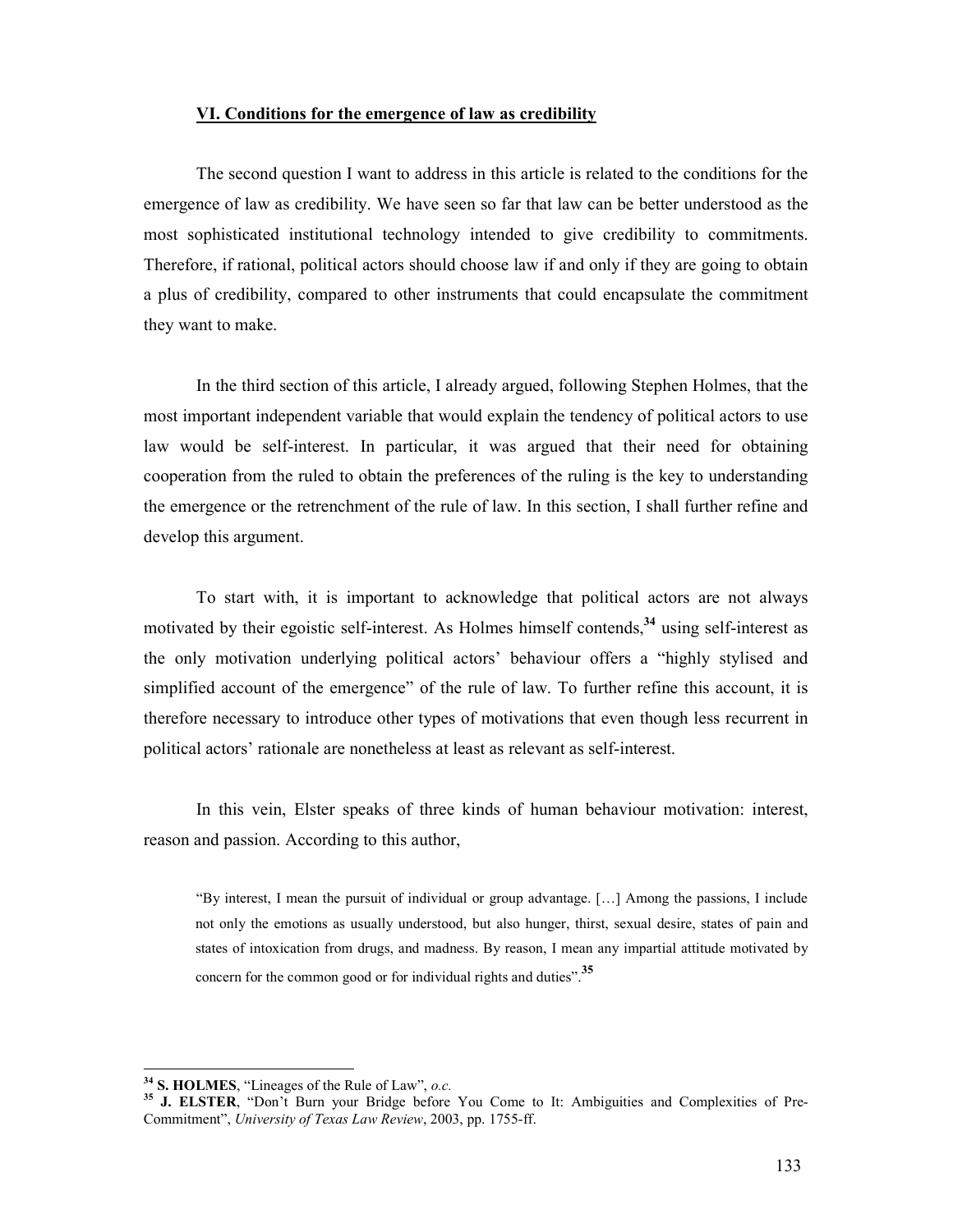Besides political actors' different kinds of motivations, we need, in second place, to introduce the time variable in our analysis. In effect, political actors, if rational, look ahead and reason backwards when considering whether to make a commitment or not. That is, they do not only think of the time in which they make the commitment; they also think, or attempt to think, of the time in which the commitment they made will have to be fulfilled.

However, political actors, as all human beings do, may change motivations over time. Elster refers to this aspect as 'time-inconsistency'. Political actors try to cope with time inconsistency in a variety of ways. Precisely one of the ways to cope with it is through commitment technologies.

Mixing both aspects -the taxonomy of political actors' motivations and the time variable- further helps to refine the way in which we can understand the choice by a political actor of law instead of politics, since it provides us with a more realistic framework of the conditions under which these choices are normally made. To clarify: imagine that a political actor is considering committing himself not to be president for more than two mandates. In time 1, the time in which he is considering making the commitment, he is motivated by selfinterest: he thinks that if he commits, he will have more chances of winning an election. However, this actor is able to anticipate that, in time 2, when the time to fulfil the commitment comes, the emergence of unforeseen circumstances -for example, a war- may advise that the general interests of the nation would be better served if his party did not change candidate. He also knows that, given those circumstances, reason -which has been defined here as the 'common good'- would weigh more in his decision than self-interest. In this case, and even though he would have more chance of winning the election if he encapsulated his PTL commitment in the constitution, he decides to make a political announcement that he will not stay in office for more than two terms.

#### VII. Motivations and time-inconsistency

We therefore have to take into account which motives political actors will have at the time they make the commitment (time 1) and which reasons they foresee will motivate their behaviour at the time they have to fulfil their commitments (time 2) in order to clarify the conditions under which law understood as credibility is more likely to emerge.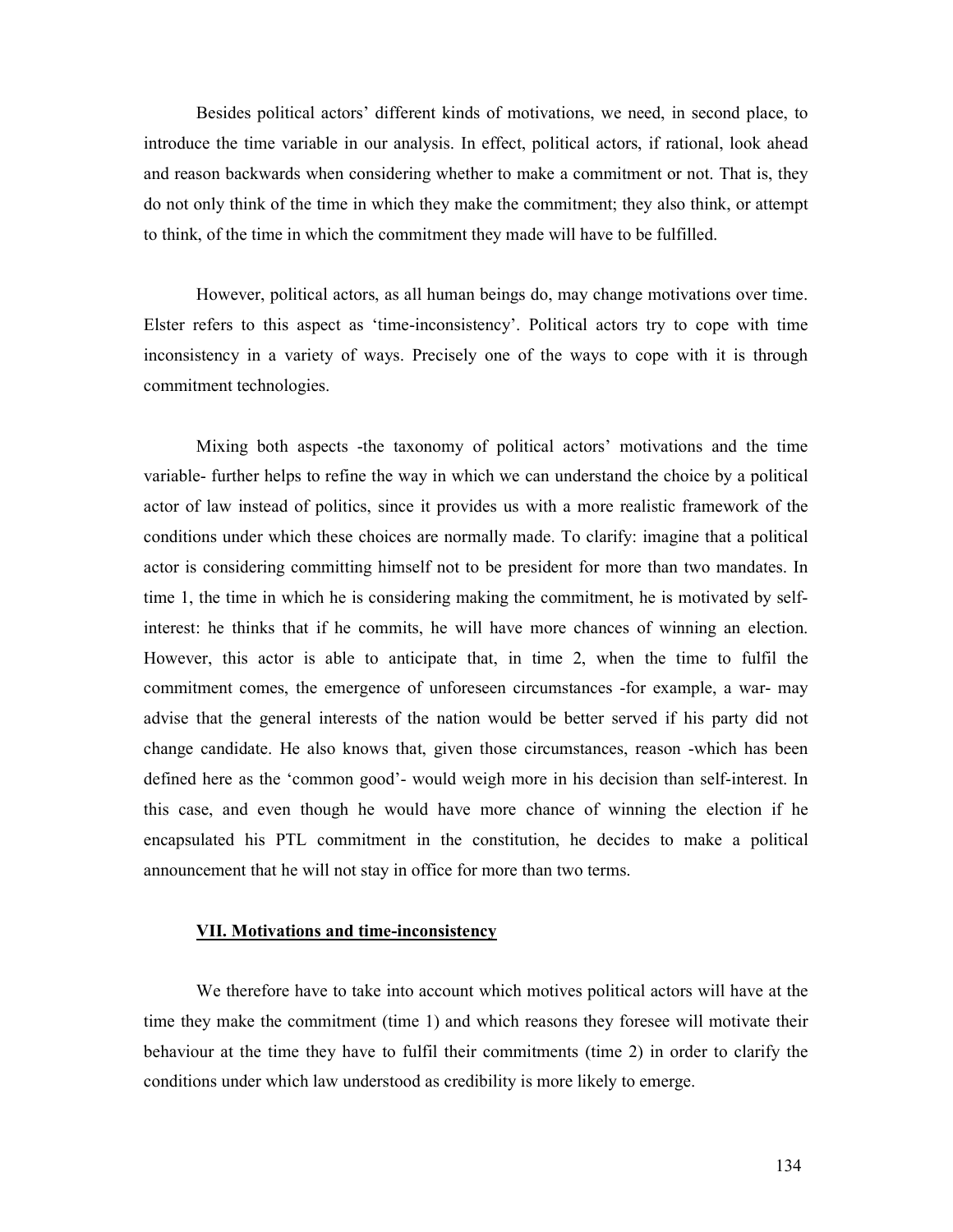In table 2, I present a summary of all possible combinations of motives both in time 1 and in time 2 and the outcomes these combinations may yield. I use as an example the limitation of presidential mandates. Therefore, my point of departure is a political actor who has to make the choice of encapsulating his commitment not to be president for more than two mandates either in law or in politics. I assume in my example that the political actor is rational and able to anticipate what his motivation will be in time 2.

|              | T <sub>1</sub> | T2       | Outcome    |
|--------------|----------------|----------|------------|
|              | Interest       | Interest | Political  |
|              |                |          | commitment |
|              |                | Reason   | Legal      |
| $\bf{M}$     |                |          | Commitment |
| $\mathbf 0$  |                | Passion  | Legal      |
| T            |                |          | Commitment |
| I            | Reason         | Interest | Legal      |
| $\mathbf{V}$ |                |          | Commitment |
| $\bf{E}$     |                | Reason   | Political  |
| ${\bf S}$    |                |          | Commitment |
|              |                | Passion  | Legal      |
|              |                |          | Commitment |
|              | Passion        | Interest | Legal      |
|              |                |          | Commitment |
|              |                | Reason   | Legal      |
|              |                |          | commitment |
|              |                | Passion  | Legal      |
|              |                |          | Commitment |

Table 2: Motives at time 1 and at time 2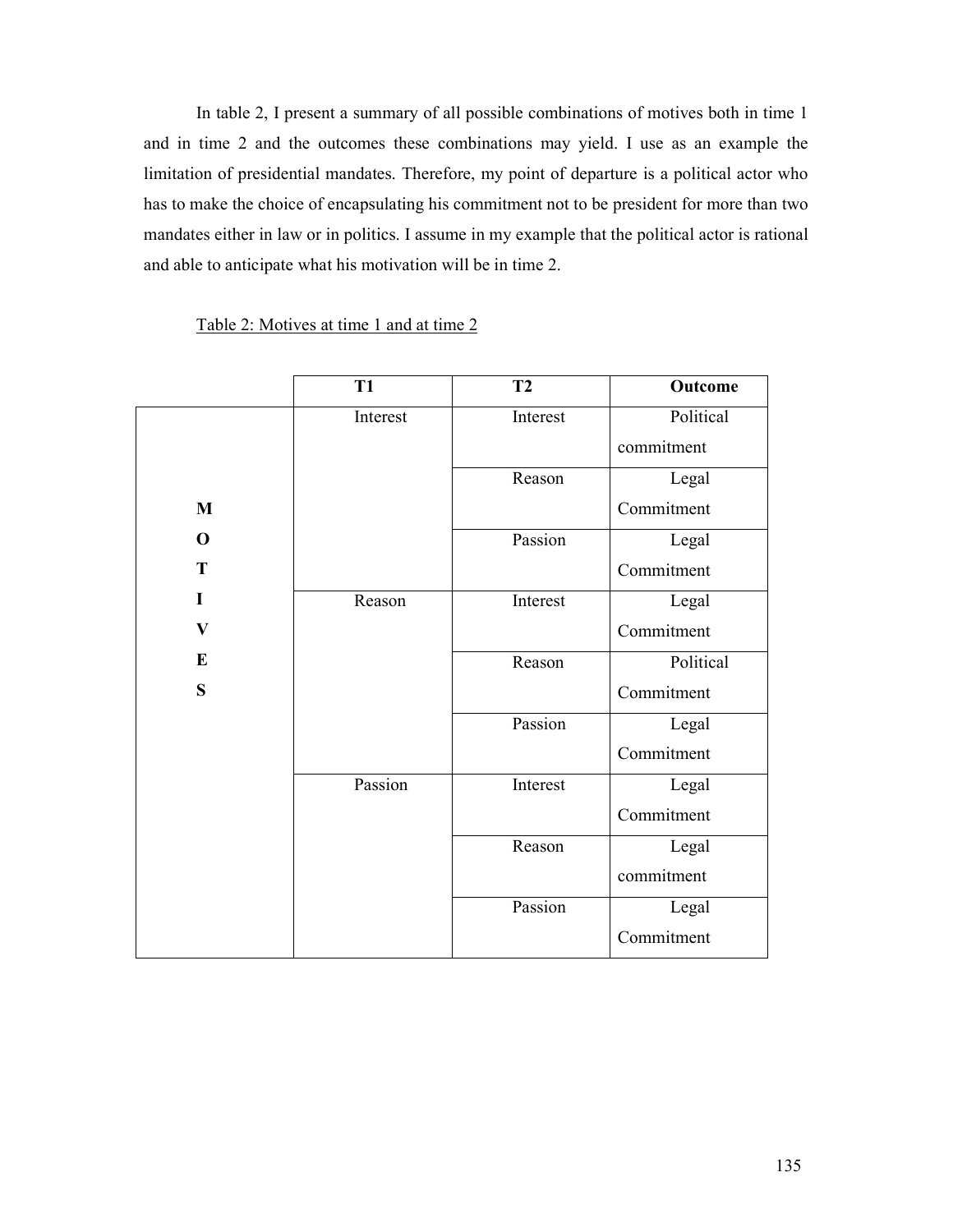#### A. Interest versus interest, reason or passion

In the first scenario, the president is motivated by interest at time 1, and he is able to anticipate that he is going to be motivated also by interest at time 2. In this case, the outcome would be a political commitment. Being motivated by interest in time 1 means that he commits to limit presidential terms because he thinks that, in this way, he will be closer to winning the next election. In turn, being motivated by interest in time 2 means that the president will anticipate that he might want to stay in office in time 2. A political commitment would offer him a better way to escape from his promise than a legal commitment; however, this would reduce his chances of winning at time 1. My hypothesis is that his selfish motivation to survive in the long run would weigh more than his need for cooperation from the people in the short term. This would explain the emergence of politics in this case.

In a second scenario, the president could anticipate that he is going to be motivated by reason -i.e., the 'common good'- in time 2. As we argued before, our political actor might want to leave a door open to escape from his commitment because he might think that the country would be better off if his party did not change candidate. He would opt in this case for a legal commitment. In effect, his interest in time 1 in winning the election would weigh more in his decision. Even though he could anticipate that his motives are going to evolve towards reason with the passage of time, a political actor motivated by interest in time 1 is, by essence, a 'short-runner'. Winning the election would be more important than the common good of the country, taking into account that the decision has to be taken in time 1. This is why he would make a legal commitment.

The third scenario is the case in which our political actor anticipates that passion is the motive that is going to drive his behaviour in time 2. Passion would mean here 'power addiction'. Thus, our political actor knows that he likes power too much and that, once he stays in power for a certain amount of time, he would never ever want to leave it. In this case, he would make a legal commitment. The reason why he would make a legal commitment in this case is because interest in time 1 and passion in time 2 work together in the same direction. If motivated by interest, he would make a legal commitment; his commitment would be more credible and, therefore, this would increase his chances of winning the election. And if motivated by passion later on, a legal commitment would make it harder for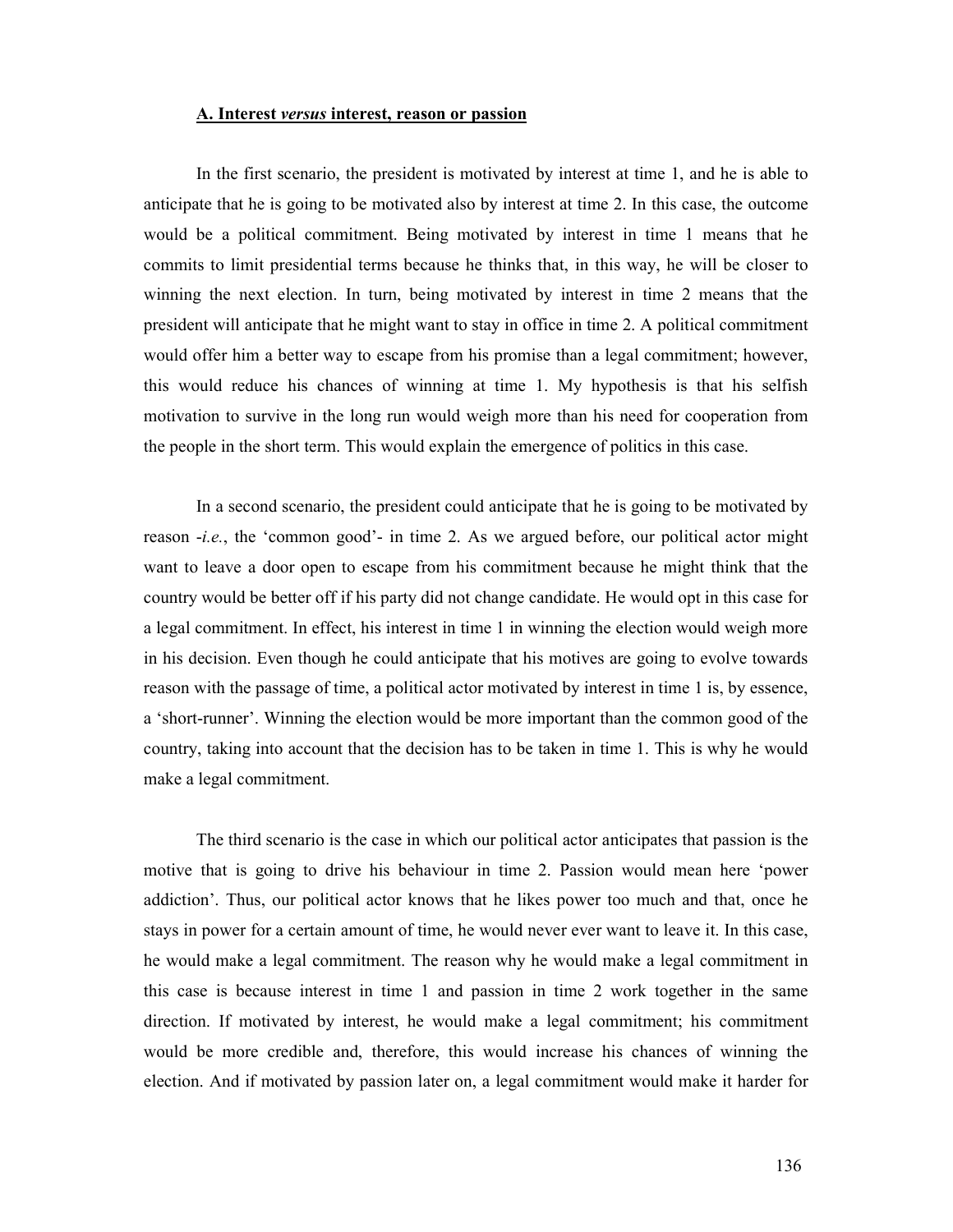him to unfold his determination to stay in office. Both sorts of motivations would advise him to make the most stringent commitment to leave office he can afford.

Therefore, we have two instances in which law would be likely to emerge: the case of interest versus reason and the case of interest versus passion. This means that there would be one case in which Holmes' hypothesis would not hold; interest versus interest. To be sure, this outcome could be modified if other variables appeared. For example, it is clear that the more the president's re-election depended on his commitment, the more weight he would give to his interest in time 1 over his interest in time 2. To put it in other words, if his re-election depended on his ability to make a credible commitment to limit presidential terms, the president would become more myopic. Beliefs could also play an important role here and could, at the end, modify again the outcome for this scenario. For example, the president could firmly believe that a corruption scandal will explode. He could be interested in staying in office in order to shelter himself from legal attacks from the general attorney. In this case, his beliefs about the future could make him get back to a political commitment, even though he knew that re-election would be closer if he made a legal commitment.

However, for analysing all these scenarios I have not taken into account the role that other variables -like exogenous variables, or beliefs, for example- could play. Other things being equal, in a situation in which the president had an interest in winning the election at time 1, and he could anticipate that his interest at time 2 would be political survival, it is reasonable to think that he will use a lighter form of commitment.

#### B. Reason versus interest, reason or passion

In this set of cases, I assume that the president would be motivated in time 1 by reason. I have identified 'reason' here with the 'common good'. Therefore, the president would commit to limit his terms in office because he would think that, in this way, the country would be better off. A limit on presidential terms in office would, at the minimum, be a vaccine against corruption; and, at the maximum, it would mitigate the risk of dictatorship.

However, in a first scenario, the president would be able to anticipate that he will be motivated by interest in time 2. As I have said before, 'interest' in time 2 means that the president anticipates that his motives will evolve towards political survival. This being the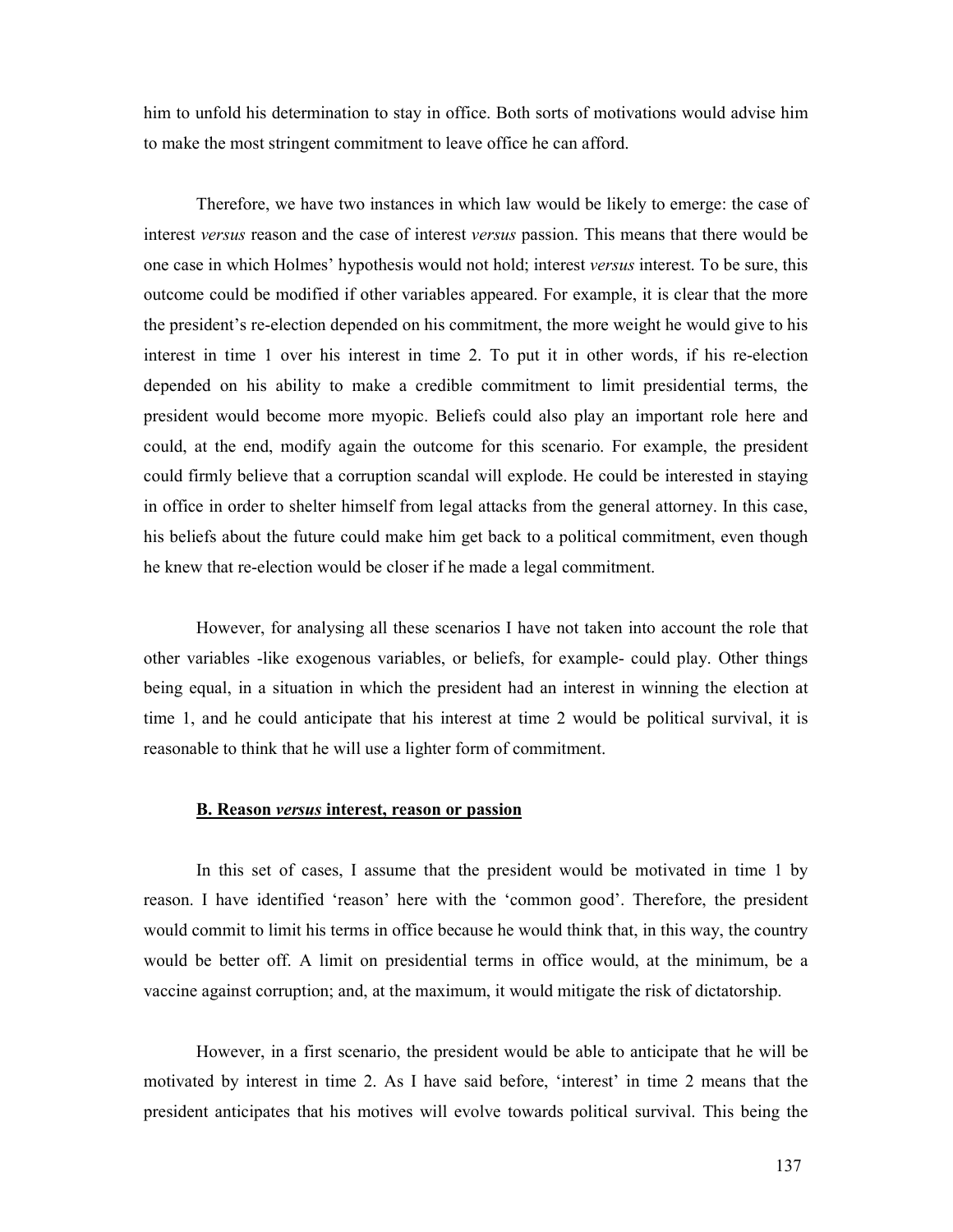case, the president makes a legal commitment. The mechanism that would explain this choice would be that in the time the president has to make a choice, he is motivated by the common good. Precisely because he is in a cold state of mind, he is able to anticipate that his motivation can evolve towards political survival and, therefore, he opts for a tighter form of commitment.

In a second scenario, the president would also be motivated by reason in time 2. In this case, the president would make a political commitment as well. As stated previously, 'reason' would mean, in time 2, that the president thinks that the country is going to be better served if he does not leave office. This is an interesting case, in which reason would play against reason. Which of both would have more weight in the choice that the president has to make? If his concern for common good in time 1 weighed more than his concern for common good in time 2, then he would probably make a legal commitment; and, if his concern for common good at time 2 prevailed, he would make a political commitment. What is the reason why I conclude that he would do the second thing and not the first? The mechanism that would explain his decision to adopt a political commitment is, again, that he would be motivated, at the time he has to make a decision, by reason, and not by interest or passion. And a political actor motivated by reason, by the common good, is more able than a political actor motivated by interest or passion, to look ahead and reason backwards. In other words, prudence would assist him more than if he was motivated by interest or reason. Therefore, if prudent, he would be able to anticipate that the common good of the country would be better served if he stayed, and this would advise him to encapsulate his commitment in an instrument from which there could be easy escape.

In a third scenario, the president would be motivated by passion in time 2. Passion in time 2 means, as has been pointed out before, 'power-addiction'. The president, even though concerned by the common good in time 1, would be able to anticipate that, with the passage of time, he would become a power addict. But he makes this kind of reflection inspired by reason. In a state in which quietness would dominate his spirit, he would be able to understand the need to commit to leave office in a stringent way. He would, then, make a legal commitment.

Therefore, we would have two more instances in which law understood as credibility could emerge. Cases of reason *versus* passion are considered, by the literature that deals with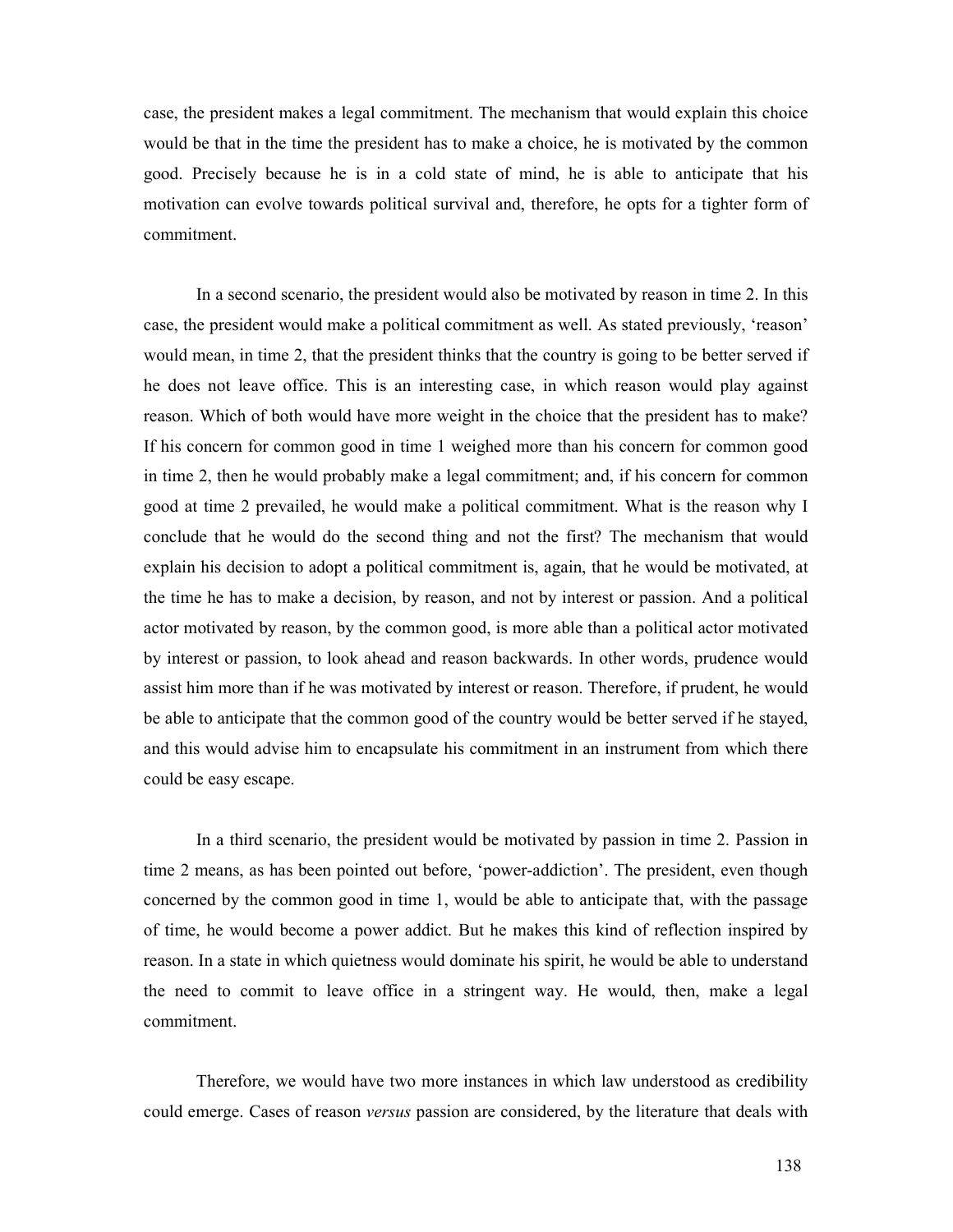commitment technologies, as the prototypical example in which law is likely to emerge. Sometimes, human beings are able to anticipate, when they are in a state of reasonable coldness, that this rationale may be substituted by emotions with the passage of time and with the prospect of commitment fulfilment. The example here is, traditionally, constitutional law making. In a state of calmness, political actors are able to anticipate that in the future the emergence of political passions may produce disruptions. They, therefore, commit to the main rules of the game before these passions arise.

The second case that we have analysed here, reason versus interest, has been less studied by the literature on commitment technologies. However, the mechanism that would explain the emergence of law in this type of situation would be similar to that in the case of reason versus passion; reasonable and prudent men are able to anticipate that their motives are going to evolve towards political survival. This hypothesis is realistic. Once in power, political actors become political survivalists. The best time to counter-balance such interest would be the moment in which the commitment has to be made. Law, if credible enough, would then be the adequate instrument for tying a political actor's hands.

#### C. Passion versus interest, reason or passion

In this set of cases, we are going to analyse three scenarios in which our political actor makes his choice motivated by emotions. In particular, the president would commit to limit presidential terms out of conviction; he is a vocal passionate advocate of checks and balances and he thinks that putting a limit on presidential mandates would be a step further in realising his ideological program in this regard. Note that his commitment to PTL does not come from interest -it is independent of whether he enhances his chances of winning with this commitment- or from a concern for the common good of the nation. It comes from ideology; it comes from an intense conviction about what the right thing to do in politics is.

Jon Elster, following Loewestein terminology here, calls the two first cases -passion versus interest, and passion versus reason- 'hot to cold' empathy gaps. They differ from 'cold to hot' empathy gaps, which have been examined previously. Thus, the cases of interest versus passion and reason versus passion would be instances of 'cold to hot' empathy gaps. The traditional view on the matter holds that the most likely scenario for the emergence of commitments -and, therefore, for the emergence of tight forms of commitments- is when we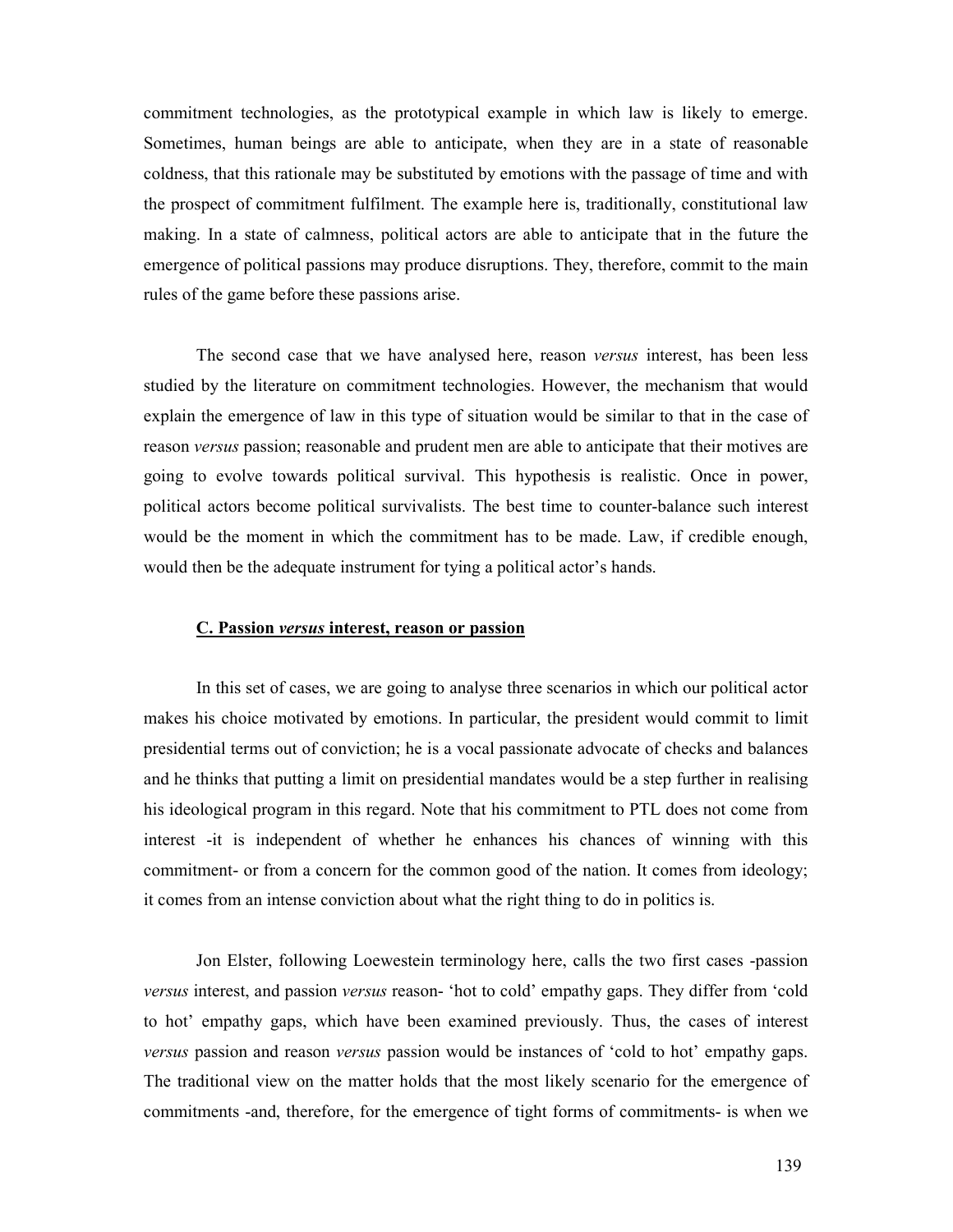have a 'cold to hot' empathy gap. That is, when political actors, either motivated by interest or by reason, are able to visualise that passion will be the motive that will drive their behaviour in time 2, it is more likely that hard forms of commitment will emerge. My account is, as has been seen, in line with the traditional view on the matter. However, Elster argues that, even though it may seem paradoxical at first sight, 'hot to cold' empathy gaps may be an instance in which tight forms of commitment may emerge as well.

Therefore, in a first scenario, the president knows that he is going to be motivated by interest in time 2. As we know, interest in time 2 means 'political survival'. How would an actor intoxicated by the vapours of ideological radicalism behave if he had to make a decision in this regard? He would, of course, make a legal commitment. There are two reasons for this. First, because he would be intoxicated by ideology and, in these cases, it is hard to see that motivations may evolve with time and that, once in power, the ideological fever may fade and be substituted by the interest of staying in power. An alternative explanation would be that he might visualise that if he did not make a hard commitment to limit his presidential terms in office when he is in state of ideological convulsion, the passage of time could mean that other considerations -in particular, interest- were taken into account in his decision. This is an instance in which passion really plays *against* interest. In other words, the president would take advantage of the fact that he is motivated by passion in time 1 to stick to his preference at that time, fearing that if his state of mind changed to a colder mood, he might not take the same decision.

This second explanation is, in my view, more plausible that the first, since it assumes a certain degree of rationality in the political actor's spirit. As Elster points out, passion is the opposite of reason understood as common good, not rationality. Political actors, even if ideologically intoxicated, are able to see that their ideological fervour may be appeased with the passage of time and precisely react against it. This argument also helps to build a hypothesis as regards the second scenario, passion versus reason. At time 2, reason would mean that the president thinks that the common good of the country would be better served if he does not leave office. In this case, the president would also make a legal commitment to limit presidential terms in office. And he would do this, again, out of fear. He might think that, as time passes, other considerations would be taken into account -in particular, his concern for the common good of the nation- and this could make him have doubts about his ideological commitment to checks and balances. The best thing to do would be, in this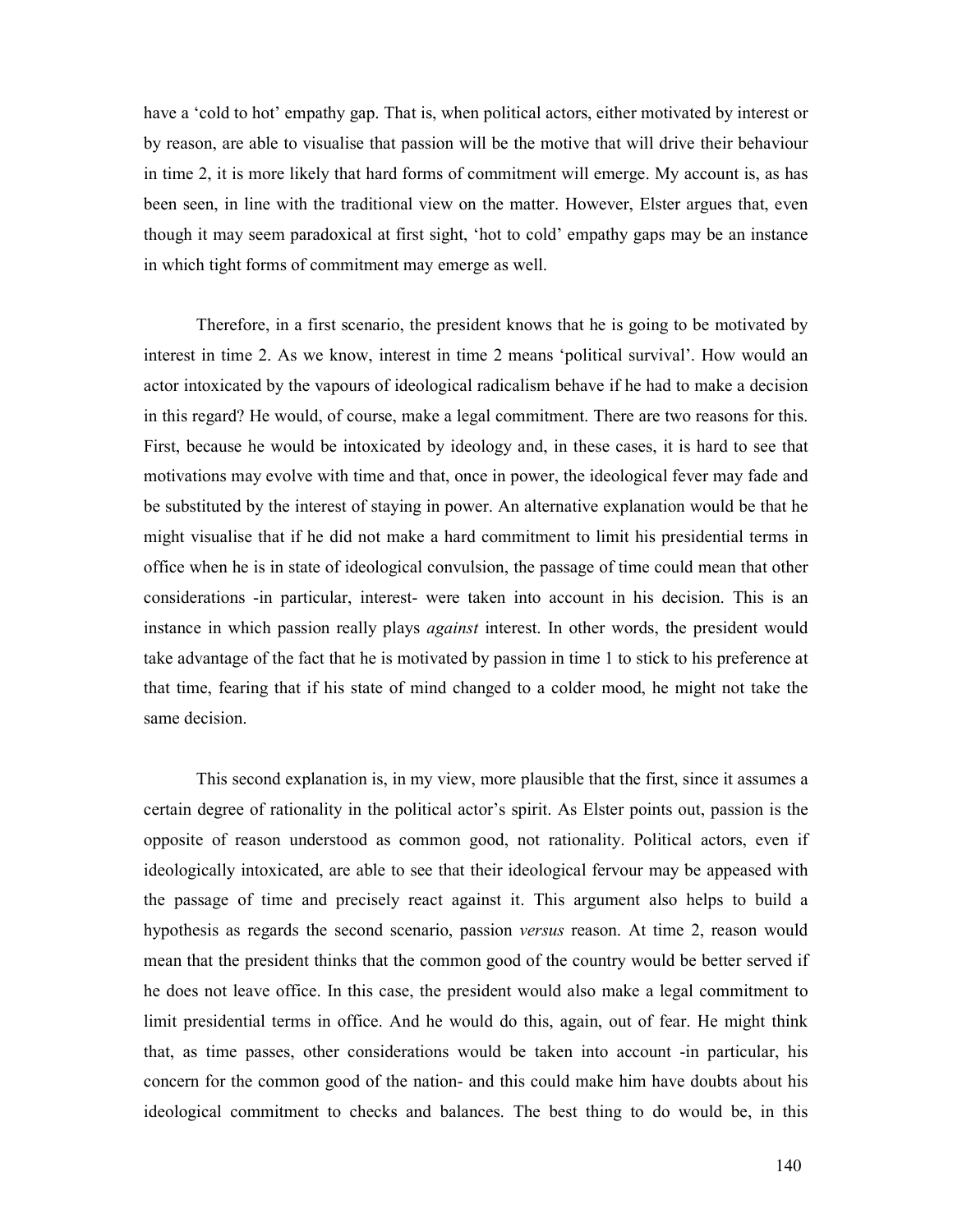situation of ideological compulsion, to conjure the fears of reasonableness through tying the president's hands as hard as he can.

The third scenario is one in which passion plays against passion. Passion in time 2 means, as we already know, that the president becomes a 'power addict' in time 2. This case would be an easy one; passion at time 1 and passion at time 2 would work in the same direction. Therefore, if a political actor strongly motivated by checks and balances thinks that, once in power, he could become a power addict, then the most rational thing to do for him would be to adopt a tight form of commitment.

#### D. Law, a product of passion?

The most interesting conclusion that we may extract from the preceding analysis is that, of all three settings, law is more likely to emerge when passion is present at time 1. 'Hot to cold' empathy gap cases would be the instances where law, understood as credibility, would have more chances to emerge.

To be sure, this conclusion could be nuanced in a number of ways. In the first place, it is clear that I have given determined meanings to what interest, passion and reason mean in time 1 and time 2. When the time for a political actor to make a commitment comes, other motive-contents could be at play. The previous analysis is, nonetheless, realistic. I am not assuming anything extraordinary as far as the content of the motives of our player is concerned. Further, the hypotheses about motivations that I have built are in part based on my analysis of the PTL commitment both in the US and in Spain. In any case, the important thing would be to point out that it is not totally incorrect to argue that law may be the product of passion; on the contrary, as the cases that I have discussed show, passion can be the most appropriate atmosphere for the emergence of law, at least under certain conditions.

Second, as I have already discussed, I have totally excluded in my analysis the role that other variables could and, in fact, do play when a political actor has to make a choice of this significance. For example, the emergence of exogenous variables, such as a corruption scandal when the president has to make the choice between law and politics, or beliefs, such as when the president believes that a war may explode in the close future, may change outcomes. However, the hypotheses that were presented before were the most parsimonious.